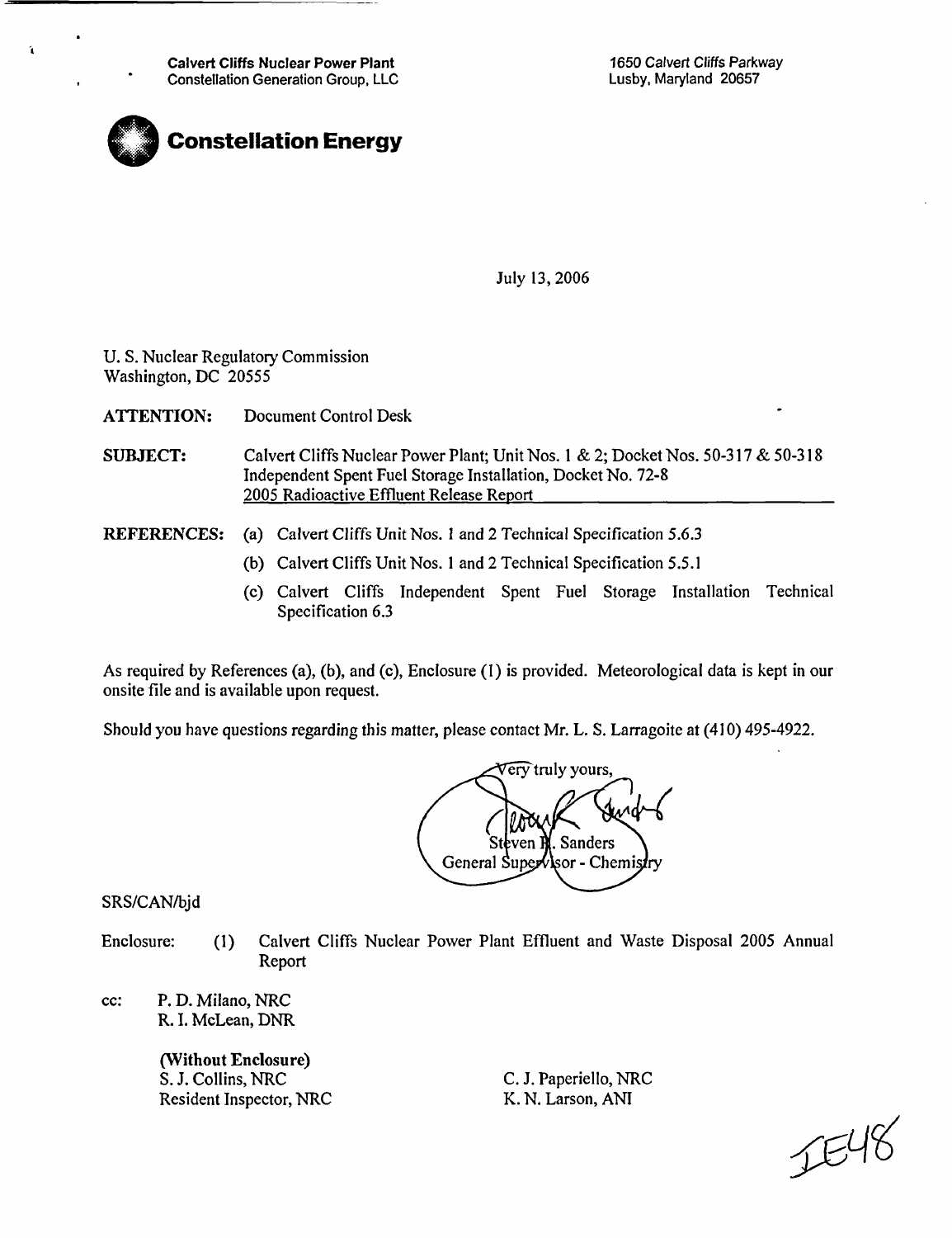# ENCLOSURE (1)

 $\hat{\mathbf{t}}$ 

 $\frac{1}{4}$  .

## CALVERT CLIFFS NUCLEAR POWER PLANT

## EFFLUENT AND WASTE DISPOSAL

## 2005 ANNUAL REPORT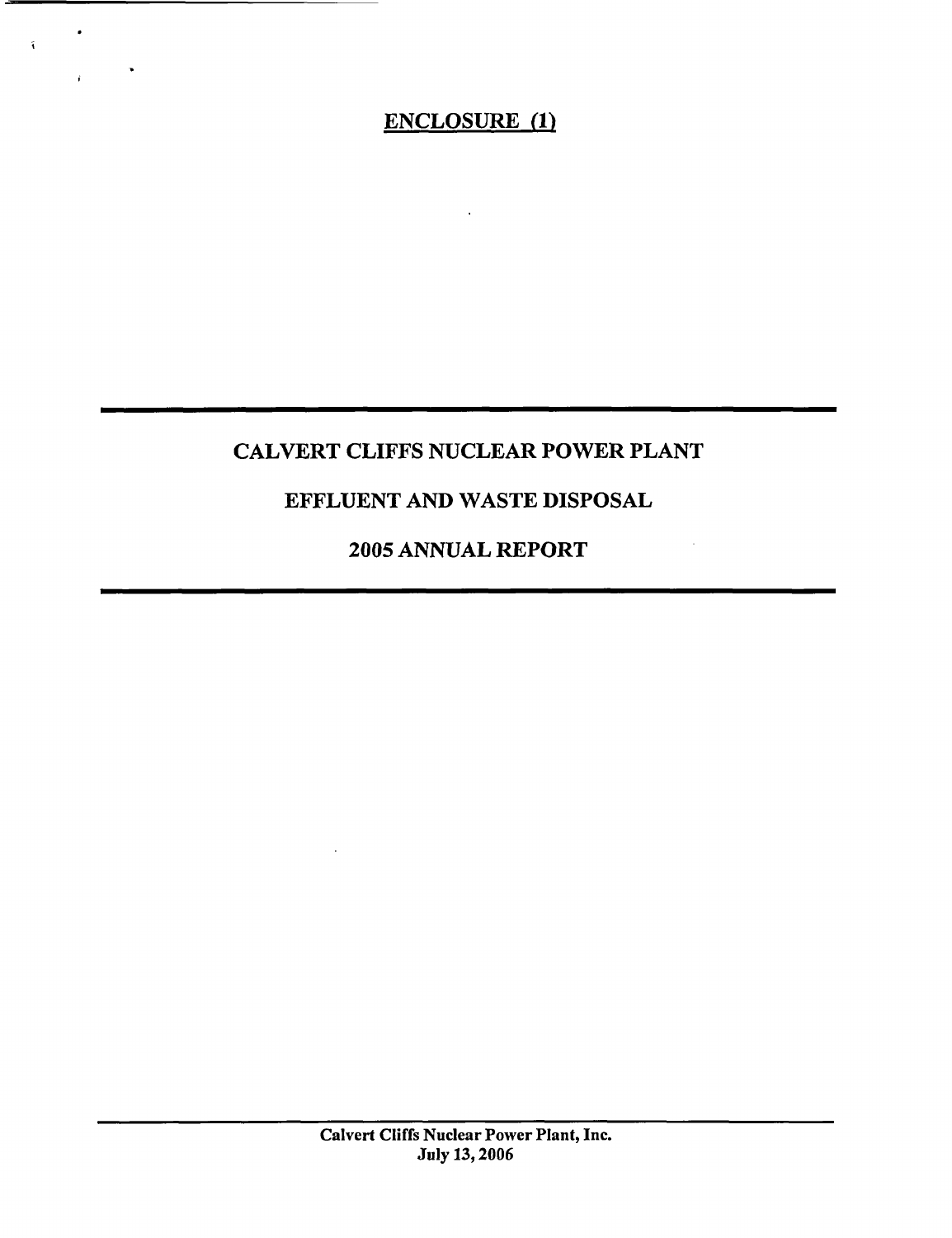Facility - Calvert Cliffs Nuclear Power Plant

Licensee - Calvert Cliffs Nuclear Power Plant, Inc.

#### I. REGULATORY LIMITS

- A. Fission and Activation Gases
	- 1. The instantaneous release rate of noble gases in gaseous effluents shall not result in a site boundary dose rate greater than 500 mRem/year to the whole body or greater than 3000 mRem/year to the skin (Offsite Dose Calculation Manual (ODCM) 3.11.2.1).
	- 2. Gaseous Radwaste Treatment System and the Ventilation Exhaust Treatment System shall be used to reduce gaseous emissions when the calculated gamma-air dose due to gaseous effluents exceeds 1.20 mRad or the calculated beta-air dose due to gaseous effluents exceeds 2.40 mRad at the site boundary in a 92 day period (ODCM 3.11.2.4).
	- 3. The air dose at the site boundary due to noble gases released in gaseous effluents shall not exceed (ODCM 3.11.2.2):

10 mRad/qtr, gamma-air 20 mRad/qtr, beta-air 20 mRad/year, gamma-air 40 mRad/year, beta-air

- 4. All of the above parameters are calculated according to the methodology specified in the ODCM.
- B. Iodines and Particulates with Half Lives Greater than Eight Days
	- 1. The instantaneous release rate of iodines and particulates in gaseous effluents shall not result in a site boundary dose-rate in excess of 1500 mRem/year to any organ (ODCM 3.11.2.1).
	- 2. The Gaseous Radwaste Treatment System and the Ventilation Exhaust Treatment System shall be used to reduce radioactive materials in gaseous effluents when calculated doses exceed 1.8 mRem to any organ in a 92 day period at or beyond the site boundary (ODCM 3.11.2.4).
	- 3. The dose to a member of the public at or beyond the site boundary from iodine-131 and particulates with half lives greater than eight days in gaseous effluents shall not exceed (ODCM 3.11.2.3):

15 mRem/qtr, any organ 30 mRem/year, any organ less than 0.1% of the above limits as a result of burning contaminated oil.

4. All of the above parameters are calculated according to the methodology specified in the ODCM.

**I**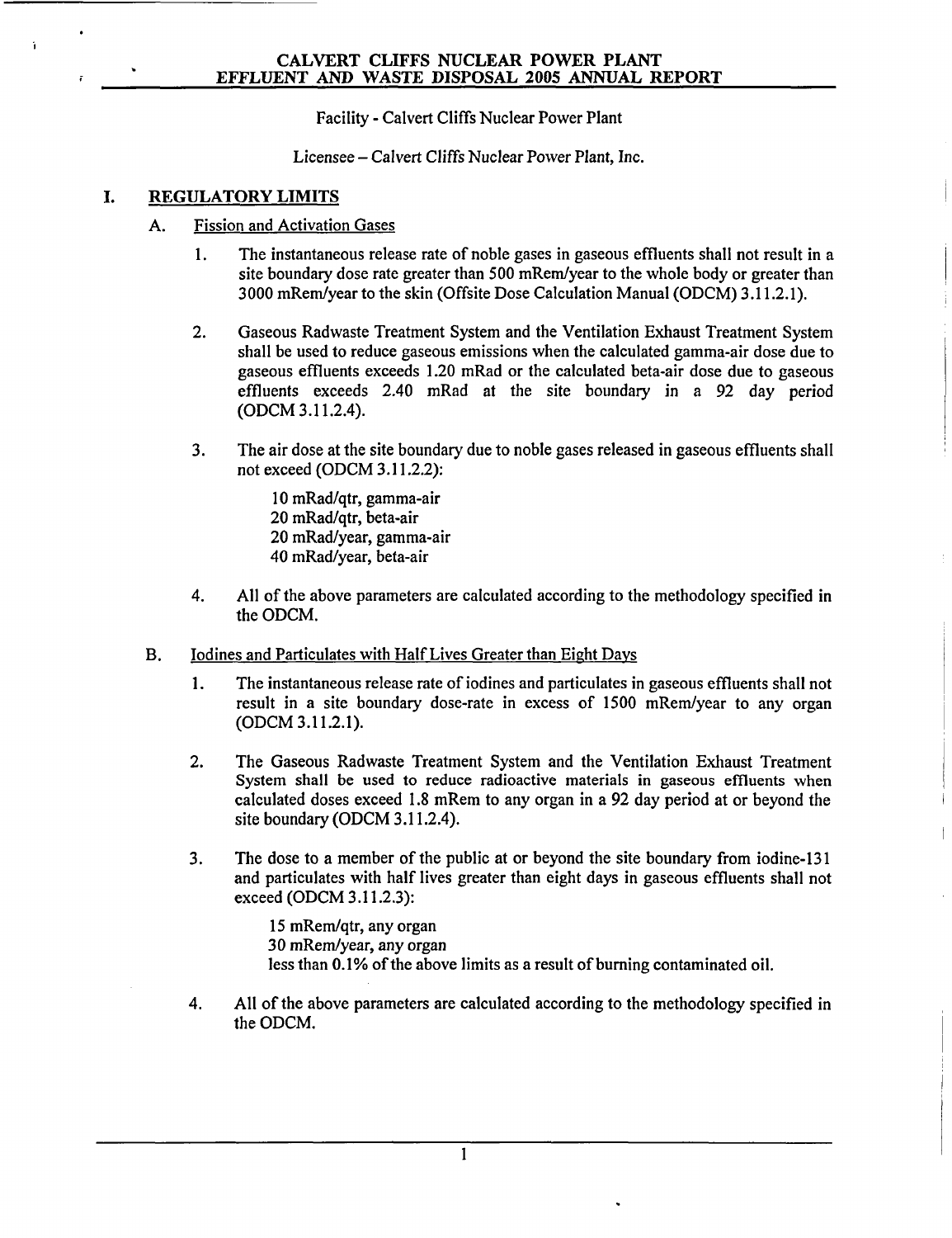### C. Liquid Effluents

- 1. The concentrations of radionuclides in liquid effluents from the plant shall not exceed the values specified in 10 CFR Part 20, Appendix B, Table II, Column 2 for unrestricted areas (ODCM 3.11.1.1).
- 2. The liquid radwaste treatment system shall be used to reduce the concentration of radionuclides in liquid effluents from the plant when the calculated dose to unrestricted areas exceeds 0.36 mRem to the whole body, or 1.20 mRem to any organ in a 92 day period (ODCM 3.11.1.3).
- 3. The dose to a member of the public in unrestricted areas shall not exceed (ODCM 3.11.1.2):

3 mRem/qtr, total body 10 mRem/qtr, any organ 6 mRem/year, total body 20 mRem/year, any organ

4. All of the liquid dose parameters are calculated according to the methodology specified in the ODCM.

### II. MAXIMUM PERMISSIBLE CONCENTRATIONS

A. Fission and Activation Gases

Prior to the batch release of gaseous effluents, a sample of the source is collected and analyzed by gamma spectroscopy for the principal gamma emitting radionuclides. The identified radionuclide concentrations are evaluated and an acceptable release rate is determined to ensure that the dose rate limits of ODCM 3.11.2.1 are not exceeded.

B. Iodines and Particulates with Half Lives Greater than Eight Days

Compliance with the dose rate limitations for iodines and particulates is demonstrated by analysis of the charcoal and particulate samples of the station main vents. The charcoal samples are analyzed by gamma spectroscopy for quantification of radioiodines. The particulate samples are analyzed by gamma spectroscopy for quantification of particulate radioactive material. All of the above parameters are calculated according to the methodology specified in the ODCM.

C. Liquid Effluents

The Maximum Permissible Concentrations (MPCs) used for radioactive materials released in liquid effluents are in accordance with ODCM 3.11.1.1 and the values from 10 CFR Part 20, Appendix B, Table II, Column 2 including applicable table notes. In all cases, the more restrictive (lower) MPC found for each radionuclide is used regardless of solubility.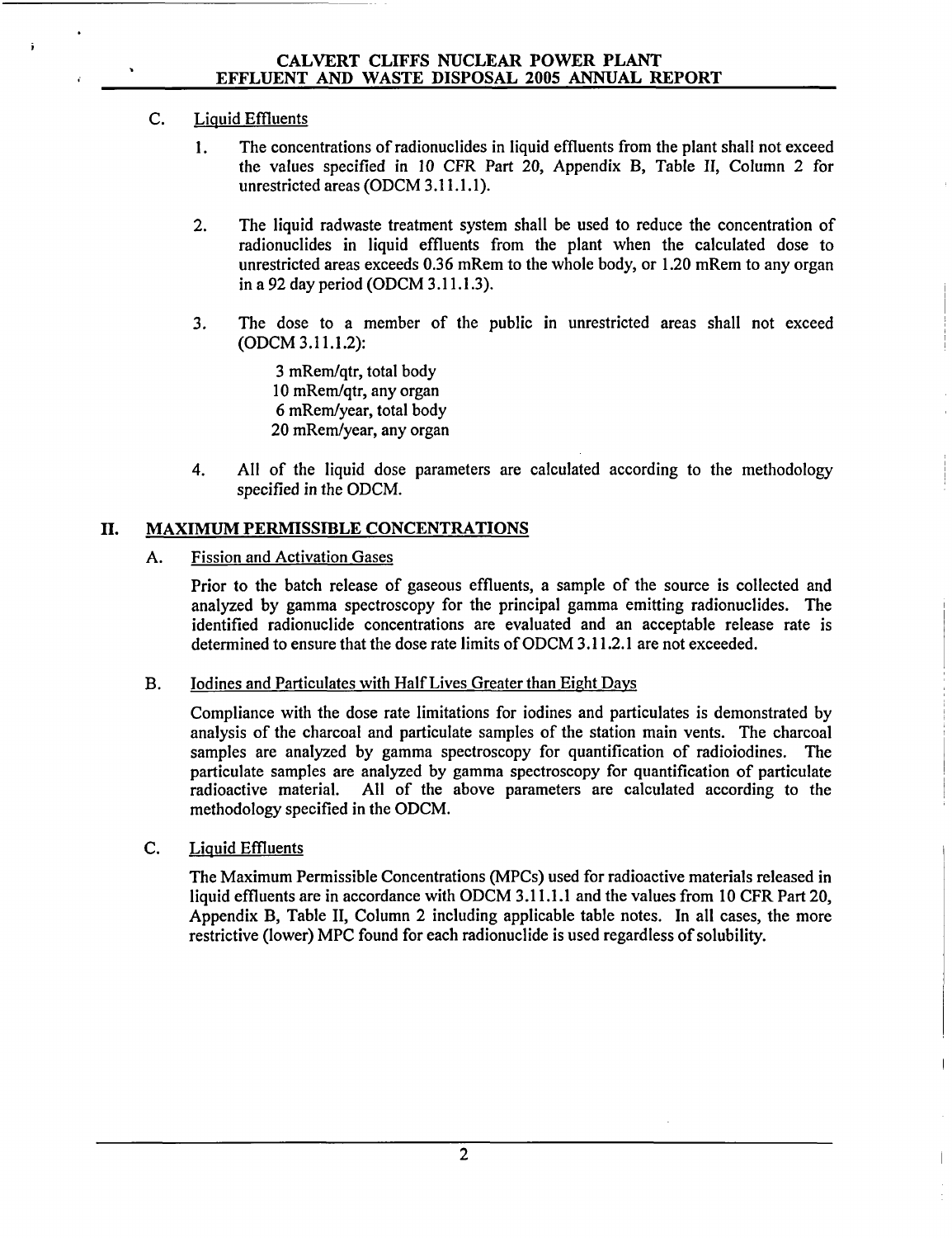### **III. TECHNICAL SPECIFICATION** REPORTING **REQUIREMENTS**

### **A.** Calvert Cliffs Nuclear Power Plant (CCNPP), Technical Specification **5.6.3**

**1. 2005** Dose Assessment Summary

|                                               | Actual | Percent of | <b>ODCM</b> |
|-----------------------------------------------|--------|------------|-------------|
|                                               | Value  | ODCM limit | Limit       |
| Liquid Waste:                                 |        |            |             |
| Maximum Annual Organ Dose (mRem)              | 0.017  | 0.08%      | 20          |
| Maximum Whole Body Dose (mRem)                | 0.004  | 0.06%      | 6           |
| Gaseous Waste:<br>Noble Gases:                |        |            |             |
| Maximum Quarterly Gamma Air Dose (mRad)       | 0.002  | 0.02%      | 10          |
| Maximum Quarterly Beta Air Dose (mRad)        | 0.008  | 0.04%      | 20          |
| <b>Iodines and Particulates:</b>              |        |            |             |
| Maximum Annual Organ Dose (mRem) <sup>2</sup> | 0.04   | 0.1%       | 30          |

 $\mathbf{I}$ The controlling pathway was the fish and shellfish pathway with adult as the controlling age group and the bone representing the organ with the highest calculated dose during the calendar year of 2005.

<sup>2</sup> The controlling pathway was the child-infant-thyroid pathway representing the organ with the highest calculated dose during the calendar year of 2005. There is currently no milk pathway.

#### 2. 40 CFR 190 Total Dose Compliance

Based upon the calendar year 2005 and the ODCM calculations, the maximum exposed individual would receive less than 1% of the allowable dose. During the calendar year 2005, there were no on-site sources of direct radiation that would have contributed to a significant or measurable off-site dose. The direct radiation contribution is measured by both on-site and off-site thermoluminescent dosimeters (TLDs). The results of these measurements did not indicate any statistical increase in the off-site radiation doses attributable to on-site sources. Therefore, no increase in the calculated offsite dose is attributed to the direct exposure from on-site sources. A more detailed evaluation may be found in the *Annual Radiological Environmental Operating Report.*

3. Solid Waste Report Requirements

During 2005, the types of radioactive solid waste shipped from Calvert Cliffs were dry compressible waste, spent resins, irradiated components, and cartridge filters which were shipped in either High Integrity Containers (HICs) within NRC approved casks, Sealand containers, or steel boxes. Appendix A provides a detailed breakdown of the waste shipments for 2005 per Technical Specification **5.6.3.** At CCNPP, methods of waste and materials segregation are used to reduce the volume of solid waste shipped offsite for processing, volume reduction and burial.

4. Offsite Dose Calculation Manual (ODCM) Changes

The ODCM was not revised during calendar year 2005.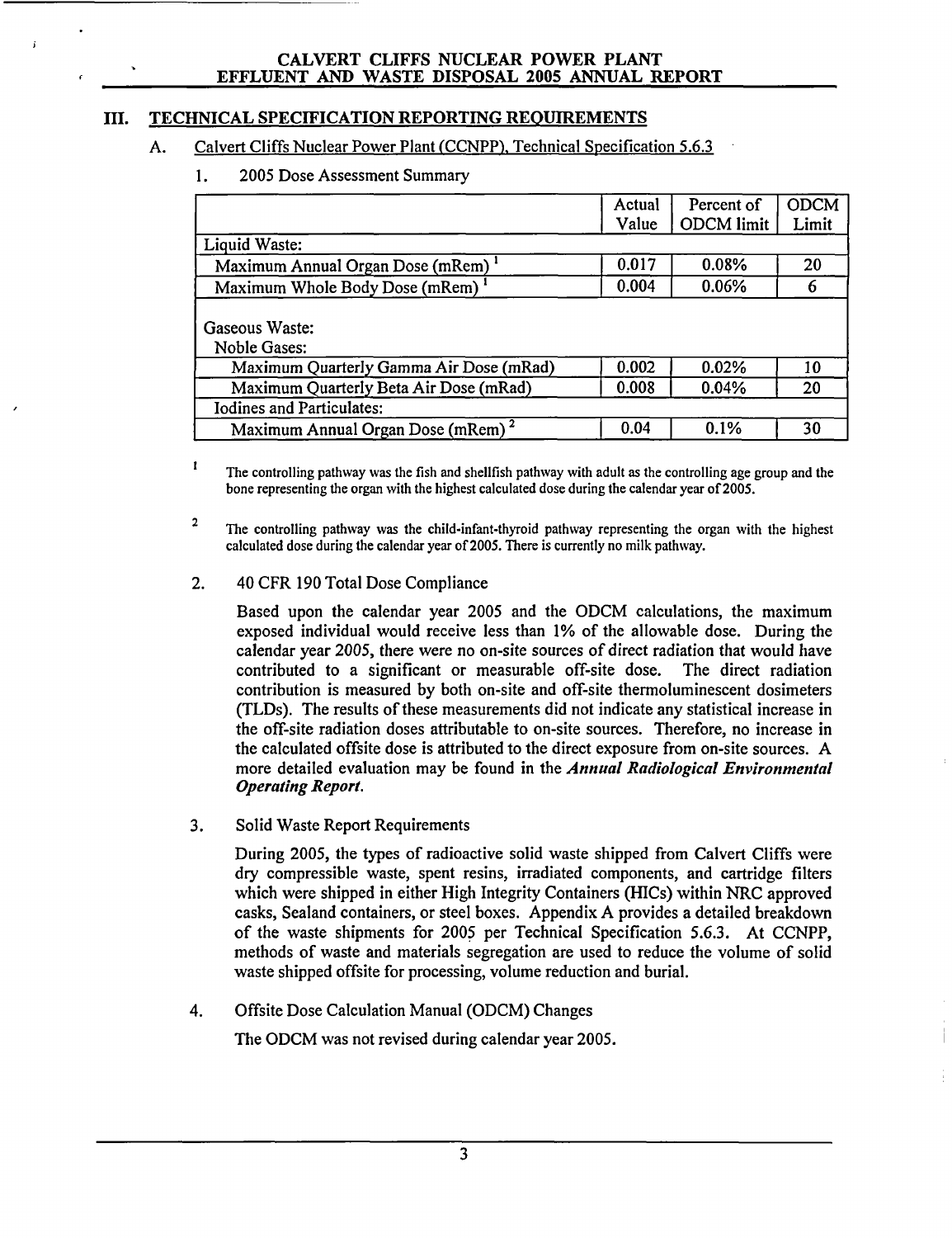#### B. Radioactive Effluent Monitoring Instrumentation

In 2005, the minimum channels operable requirement for the radiation monitor on the steam generator blowdown release pathway for Calvert Cliffs Unit **I** was not satisfied for greater than 30 days. Per ODCM 3.3.3.10, Radioactive Liquid Effluents, Action b:

*"with less than the minimum number of radioactive liquid effluent monitoring instrumentation channels operable, take the action shown in Table 3.3-13. Exert best efforts to return the instruments to operable status within 30 days and, if unsuccessful, explain in the next Annual Radioactive Effluent Release Report why the inoperability was not corrected in a timely manner."*

There are two radiation monitors on the Unit-I steam generator blowdown line: 1-RE-4014 and 1-RE-4095. The ODCM requires that one channel remain operable in accordance with the minimum requirements of the ODCM. On 25-Mar-05, 1-RE-4014 was declared inoperable. On 30-Jun-2005, 1-RE-4095 was also declared out of service. At that time, the provisions of Action 29 (ODCM Table 3.3-13) were implemented. Those actions required:

*"with the number of channels operable less than required by the minimum channels operable requirement, effluent releases via this pathway may continue provided grab samples are analyzed for gross radioactivity (beta or gamma) at the lower limit of detection defined in Table 4.11-1 at least every 48 hours when the specific activity of the secondary coolant is less than or equal to 0.01 microcuries/gram dose equivalent 1-131."*

Chemistry sampling continued while system engineering attempted to execute a plan to return the radiation detector to service. On 30-Jul-05 at 15:15, 30 days had elapsed with no radiation monitors on the steam generator blowdown line. A suitable replacement detector was not available. Condition Report IRE-007-257 was written to address this issue. 1-RE-4014 was returned to service on 1-Nov-2005.

During calendar year 2005, the flow measuring instrumentation for monitoring waste gas decay tank discharges was out of service for greater than 30 days. On 15-Apr-05, the waste gas flow indicator 0-FI-2192 was declared inoperable. Flow indication was biased low based on routine comparison of radiation monitor responses (actual versus theoretical). A team was formed to address the issue. The old flow indicator had an orifice sized for measuring air (21% oxygen, 78% nitrogen). The new flow detector had an orifice sized for measuring predominately hydrogen (which is a typically a major component of the gases in the waste gas decay tanks). The flow indicator was replaced 29-Aug-05 and the flow indicator was returned to service.

#### C. Independent Spent Fuel Storage Installation (ISFSI), ISFSI Technical Specification 6.1

There were two (2) casks of spent fuel transferred to the ISFSI during 2005. No quantity of radionuclides was released to the environment during the ISFSI operation in 2005. Additional information regarding the ISFSI radiation-monitoring program is included in the Annual Radiological Environmental Operation Report.

#### IV. AVERAGE ENERGY

Not Applicable.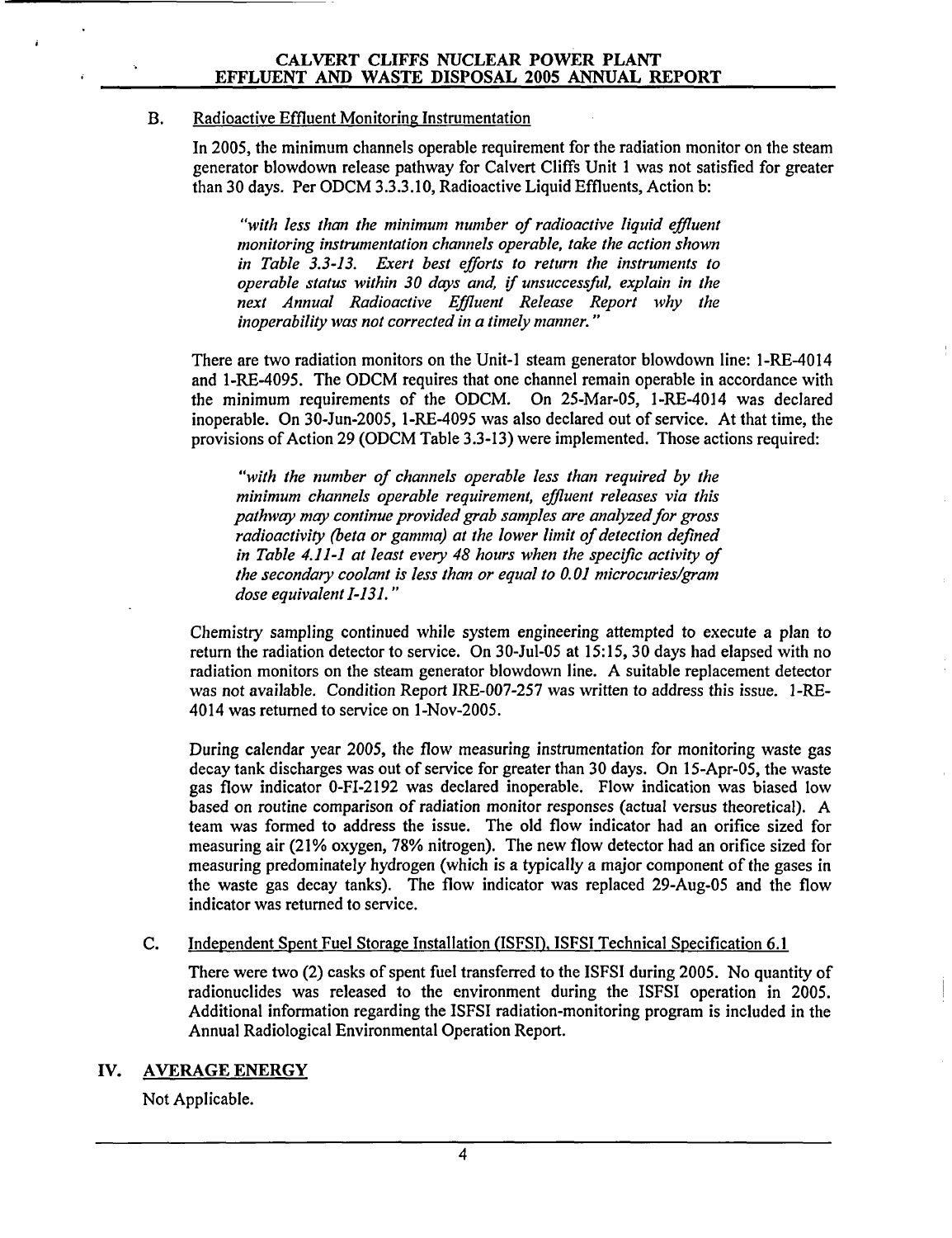#### V. **MEASUREMENTS AND** APPROXIMATIONS **AND** TOTAL RADIOACTIVITY

#### **A.** Fission and Activation Gases

**I.** Batch Releases

Prior to each batch release of gas from a pressurized waste gas decay tank or containment, a sample is collected and analyzed by gamma spectroscopy using a germanium detector for the principal gamma emitting noble gas radionuclides. The total activity released is based on the pressure/volume relationship (gas laws).

#### 2. Continuous Releases

A gas sample is collected at least weekly from the main vents and analyzed by gamma spectroscopy using a germanium detector for the principal gamma emitting noble gas radionuclides. The total activity released for the week is based on the total sample activity decay corrected to the sample time multiplied by the main vent flow for the week.

Prior to and after each containment purge, a gas sample is collected and analyzed by gamma spectroscopy using a germanium detector for the principal gamma emitting noble gas radionuclides. The total activity released is based on containment volume and purge rate. Alternatively, total activity released is based on continuous radiation monitor responses, grab samples, and purge fan flow rate.

A monthly composite sample is collected from the main vents and analyzed by liquid scintillation for tritium. The total tritium release for the month is based on the sample analysis and the main vent flow. There was only one exception to this practice in 2005. The details are outlined below.

During November 2005, the Unit-1 main vent tritium analysis indicated tritium had increased more than 1 order of magnitude above the highest tritium reported during the previous 16 years. An investigation revealed that the sample was prepared using the high-activity glassware (rather than the low activity glassware). As a result, the November 2005 tritium analysis result for the Unit-1 main vent was biased high. The tritium values for the months before and after (October and December) indicated normal results with no adverse trend. Similarly, there were no adverse trends in the noble gas responses nor in iodine or particulate releases during November 2005. There were no plant transients or unusual discharges during November 2005. The primary source of tritium discharged in gaseous radwaste originates from evaporation of the spent fuel pool water. It is not possible for the order-of-magnitude increase in tritium to have originated from spent fuel pool since evaporation rates are relatively constant. Instead of reporting a tritium result that was known to be biased, it was decided to report the highest tritium concentration seen in any month in the last 16 years. As a result, instead of reporting 1.79E-7 uCi/cc tritium for Unit-1 in November, a value of 1.1E-8 uCi/cc was reported instead.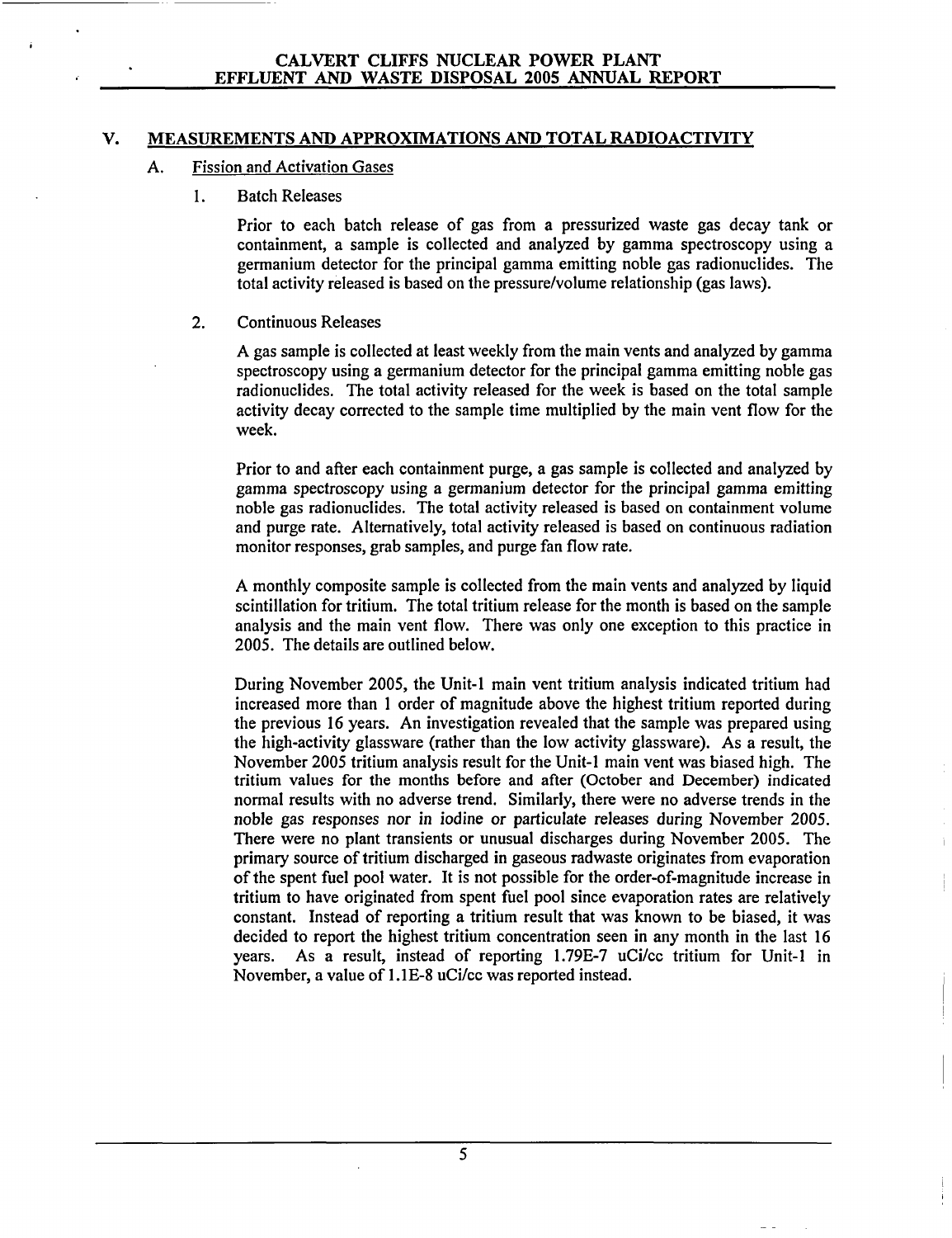### B. Iodine and Particulates

1. Batch Releases

The total activities of radioiodines and particulates released from pressurized waste gas decay tanks, containment purges, and containment vents are accounted for by the continuous samplers on the main vent.

2. Continuous Releases

During the release of gas from the main vents, samples of iodines and particulates are collected using a charcoal and particulate filter, respectively. The filters are removed weekly (or more often) and are analyzed by gamma spectroscopy using a germanium detector for significant gamma emitting radionuclides. The total activity released for the week is based on the total sample activity decay corrected to the midpoint of the sample period multiplied by the main vent flow for the week. A plate-out correction factor is applied to the results to account for the amount of iodine lost in the sample lines prior to sample collection. The weekly particulate filters are then composited to form monthly and quarterly composites for the gross alpha and strontium-89 and strontium-90 analyses.

### C. Liquid Effluents

**1.** Batch Releases

Prior to the release of liquid from a waste tank, a sample is collected and analyzed by gamma spectroscopy for the principal gamma emitting radionuclides. To demonstrate compliance with the requirements addressed in Section I.C.1 above, the measured radionuclide concentrations are compared with the allowable MPCs; dilution in the discharge conduit is considered, and an allowable release rate is verified.

The total activity released in each batch is determined by multiplying the volume released by the concentration of each radionuclide. The actual volume released is based on the difference in tank levels prior to and after the release. A proportional composite sample is also withdrawn from each release, and this is used to prepare monthly tritium and quarterly gross alpha, iron-55, nickel-63, strontium-89, and strontium-90 samples for analysis.

There were no major changes to the liquid radwaste system in calendar year 2005.

2. Continuous Releases

To account for activity from continuous releases, a sample is collected and analyzed by gamma spectroscopy for the principal gamma emitting radionuclides. The measured radionuclide concentrations are compared with the allowable MPC concentrations in the discharge conduit, and an allowable release rate is verified.

When steam generator blowdown is discharged to the circulating water conduits, it is sampled and gamma isotopic analysis is performed at a minimum of three times per week and these samples are used in turn to prepare a weekly blowdown composite sample based on each day's blowdown. These results are multiplied by the actual quantity of blowdown to determine the total activity released. The weekly composite is also used to prepare monthly composites for tritium analysis.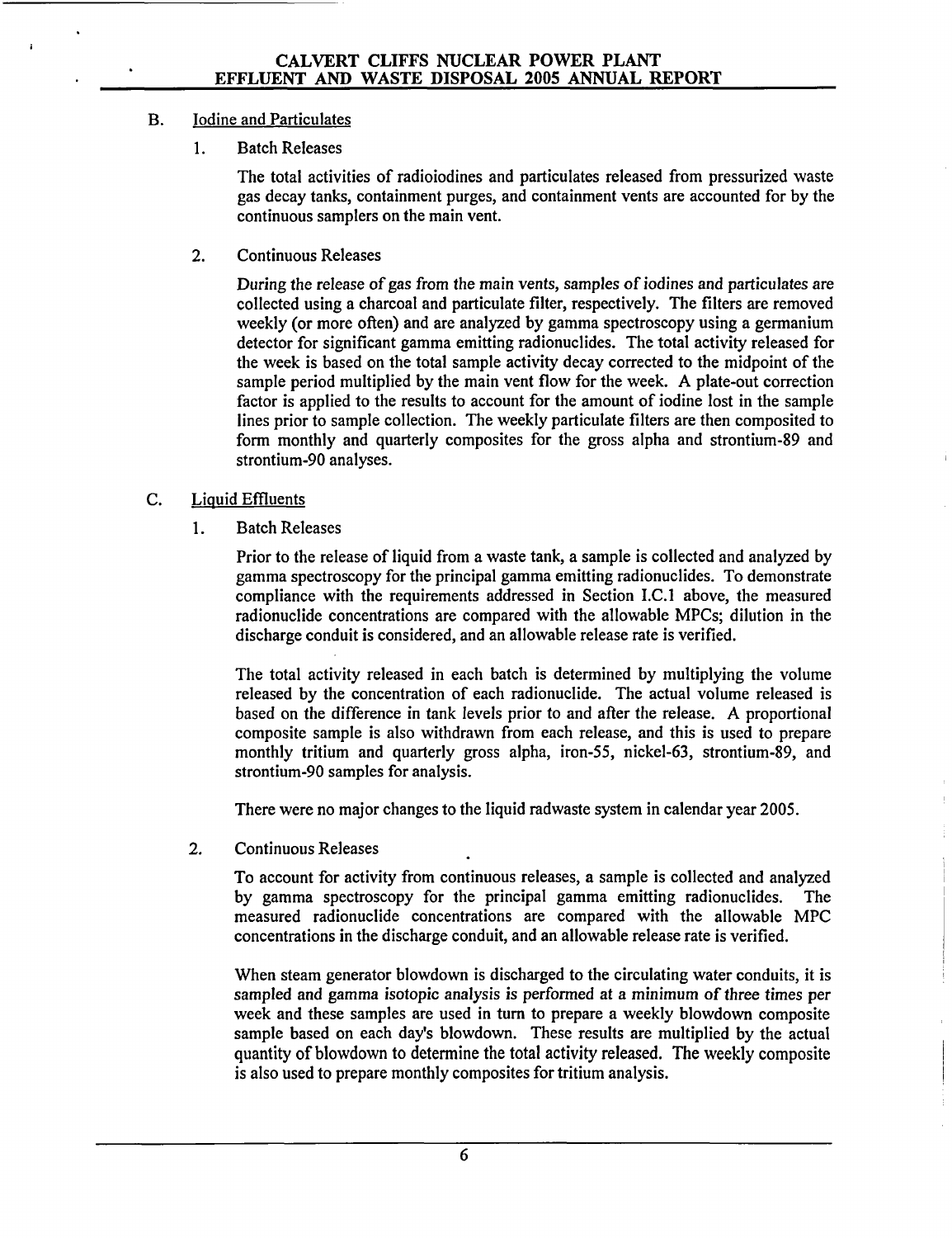During periods of primary-to-secondary leakage, the secondary system becomes contaminated and subsequently, contaminates the turbine building sumps. The lowlevel activity water (predominantly tritium) contained in the turbine building sumps is discharged to the circulating water conduits. This water is sampled weekly and composited. The composite sample is analyzed at least monthly for tritium and principal gamma emitting radionuclides. The results are multiplied by the actual quantity of liquid released to determine the total activity released.

### D. Estimation of Total Error

Total error for all releases was estimated using, as a minimum, the random counting error associated with typical releases. In addition to this random error, the following systematic errors were also examined:

### 1. Liquid

- a. Error in volume of liquid released prior to dilution during batch releases.
- b. Error in volume of liquid released via steam generator blowdown.
- c. Error in amount of dilution water used during the reporting period.
- 2. Gases
	- a. Error in main vent release flow.
	- b. Error in sample flow rate.
	- c. Error in containment purge release flow.
	- d. Error in gas decay tank pressure.

Where errors could be estimated they are usually considered additive.

### E. Reporting and Recordkeeping for Decommissioning Planning

In accordance with 10 CFR 50.75.g, each licensee shall keep records of information important to the safe and effective decommissioning of the facility in an identified location until the license is terminated by the Commission. If records of relevant information are kept for other purposes, reference to these records and their locations may be used. Information the Commission considers important to decommissioning consists of records of spills or other unusual occurrences involving the spread of contamination in and around the facility, equipment, or site. These records may be limited to instances when significant contamination remains after any cleanup procedures or when there is reasonable likelihood that contaminants may have spread to inaccessible areas as in the case of possible seepage into porous materials such as concrete. These records must include any known information on identification of involved nuclides, quantities, forms, and concentrations.

In calendar year 2005, low levels of tritium were found in a piezometer tube outside site buildings, but within the controlled area (on site property). Routine annual samples of four piezometer tubes were collected on 3-Dec-05. A piezometer tube is a shallow monitoring well which allows access to shallow groundwater beneath the site. Three of the four piezometer tube samples showed rio positive, plant-related activity. Multiple samples from piezometer tube #11, however, indicated tritium was present at a concentration of approximately 1,800 pCi/liter  $(\pm 900 \text{ pCi/liter})$ . The tritium contamination is contained within the protected area, on site property. The shallow monitoring wells are not used for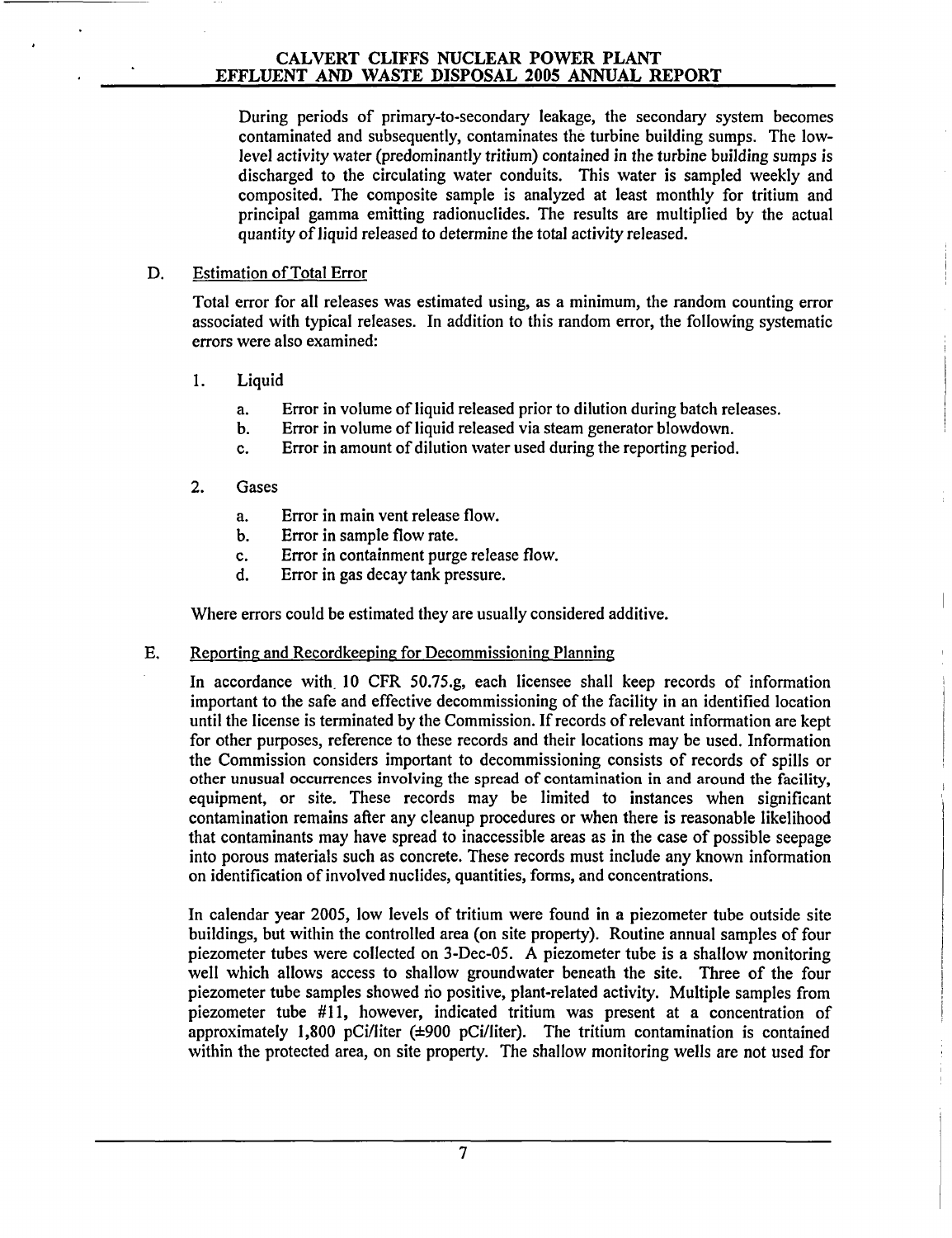drinking water, gnd the shallow groundwater at this location does not impact any drinking water pathway. The results of the piezometer tube analyses are reproduced below:

| Sample location    | Date            | <b>Tritium Concentration</b> |                            |  |
|--------------------|-----------------|------------------------------|----------------------------|--|
|                    |                 | microcuries/milliliter       | picocuries/liter           |  |
| 11 Piezometer Tube | 3-Dec-05 14:10  | 2.62E-6                      | 2620                       |  |
| 11 Piezometer Tube | 3-Dec-05 14:10  | 1.72E-6                      | 1720                       |  |
| 11 Piezometer Tube | 6-Dec-05 13:30  | 1.77E-6                      | 1770                       |  |
| 11 Piezometer Tube | 6-Dec-05 13:30  | 1.84E-6                      | 1840                       |  |
| 11 Piezometer Tube | 13-Dec-05 11:00 | 2.88E-6                      | 2880                       |  |
| 11 Piezometer Tube | 21-Dec-05 12:25 | 2.16E-6                      | 2160                       |  |
| 11 Piezometer Tube | 19-Jan-06 09:52 | Not Detected, <1.48E-6       | Not Detected, $\leq 1,480$ |  |
| 11 Piezometer Tube | 26-Jan-06 12:55 | Not Detected, <1.36E-6       | Not Detected, $\leq 1,360$ |  |
| 11 Piezometer Tube | 2-Feb-06 15:30  | Not Detected, $<1.50E-6$     | Not Detected, <1,500       |  |
| 11 Piezometer Tube | 14-Feb-06 13:30 | Not Detected, $<1.57E-6$     | Not Detected, $\leq 1,570$ |  |
| 11 Piezometer Tube | 16-Mar-06 12:45 | Not Detected, $< 1.54E-6$    | Not Detected, <1,540       |  |
| 11 Piezometer Tube | 18-Apr-06 13:05 | Not Detected, $<$ 1.53E-6    | Not Detected, $\leq 1,530$ |  |
| 11 Piezometer Tube | 16-May-06 13:06 | Not Detected, $<$ 1.60E-6    | Not Detected, $\leq 1,600$ |  |
| 12 Piezometer Tube | 13-Dec-05 10:35 | Not Detected, $\leq$ 1.40E-6 | Not Detected, $\leq 1,400$ |  |
| 13 Piezometer Tube | 13-Dec-05 10:30 | Not Detected, $\leq$ 1.54E-6 | Not Detected, $\leq 1,540$ |  |
| 15 Piezometer Tube | 13-Dec-05 10:20 | Not Detected, <1.40E-6       | Not Detected, $\leq$ 1,400 |  |
| 18 Piezometer Tube | 13-Dec-05 10:36 | Not Detected, $\leq$ 1.40E-6 | Not Detected, $\leq 1,400$ |  |

#### Groundwater Monitoring Sample Results

Since the groundwater sample campaign began at year's end and extended into calendar year 2006, the results through May 2006 are also included in the above list. As shown in the above table, positive tritium activity was detected on 3-Dec-2005, but approximately 45 days later (on 19-Jan-06) levels of tritium were below the detection limits. No gamma activity was detected in any of these samples. An entry was made in the decommissioning file to document tritium found in 11 Piezometer Tube. Calvert Cliffs submitted an industry operating experience report (OE21958) in 2006, and additional information is contained in that report. Since this tritium is believed to originate from normal radwaste discharges, the tritium activity released to the groundwater was reported in previous Annual Radioactive Effluent Release Reports.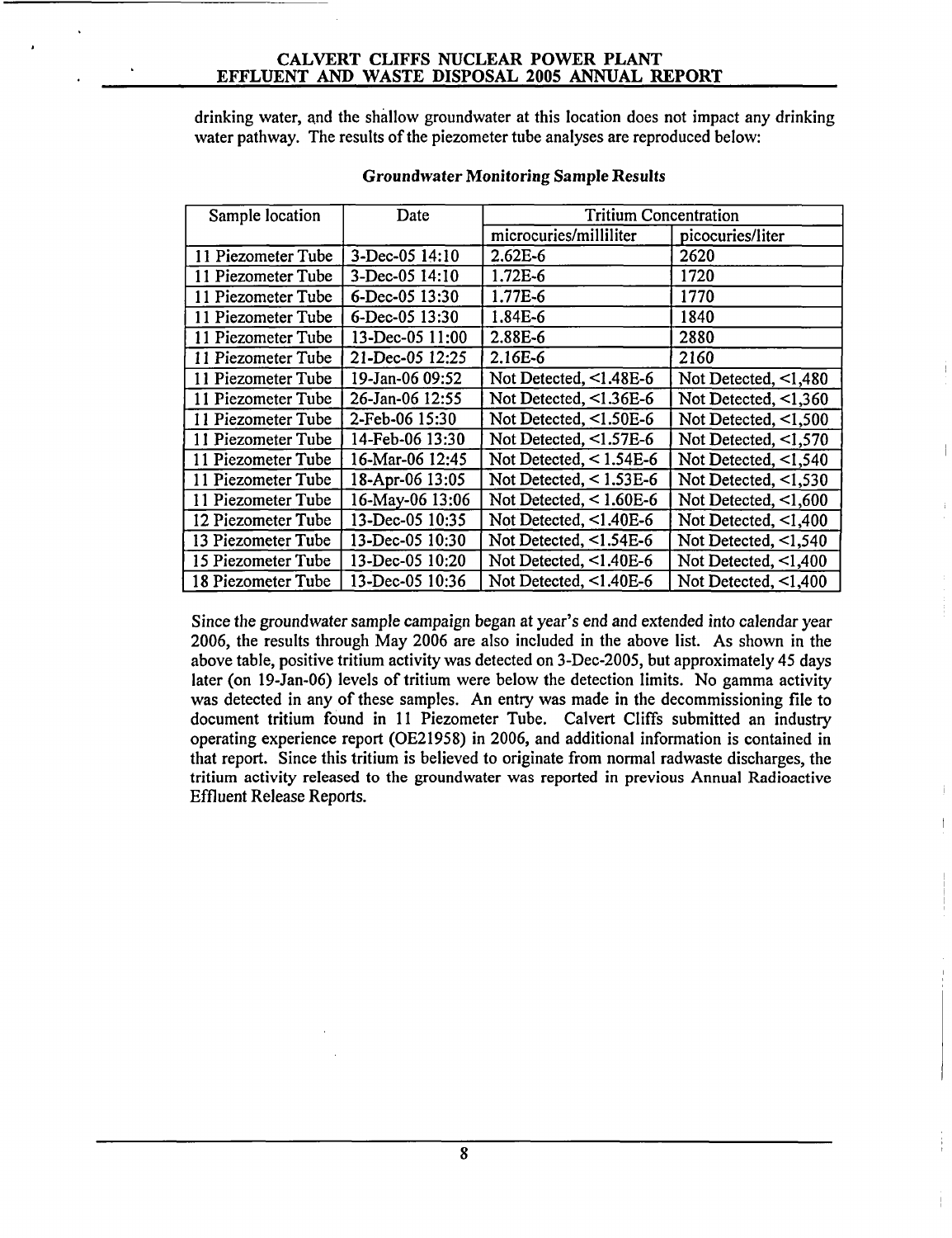### VI. BATCH **RELEASES**

|           |                                                                                                                 |                       | 2005                  |                       |                       |
|-----------|-----------------------------------------------------------------------------------------------------------------|-----------------------|-----------------------|-----------------------|-----------------------|
|           |                                                                                                                 | 1ST<br><b>QUARTER</b> | 2ND<br><b>QUARTER</b> | 3RD<br><b>QUARTER</b> | 4TH<br><b>QUARTER</b> |
| A.        | Liquid                                                                                                          |                       |                       |                       |                       |
|           | 1. Number of batch releases                                                                                     | 1.40E+01              | $1.00E + 01$          | 9.00E+00              | $1.00E + 01$          |
|           | 2. Total time period for batch<br>releases (min)                                                                | 5.77E+03              | 3.65E+03              | 3.55E+03              | 4.17E+03              |
|           | 3. Maximum time period for a<br>batch release (min)                                                             | $6.02E + 02$          | $6.36E + 02$          | 6.26E+02              | 5.94E+02              |
|           | 4. Average time period for<br>batch releases (min)                                                              | 4.12E+02              | 3.65E+02              | 3.94E+02              | 4.17E+02              |
|           | 5. Minimum time period for a<br>batch release (min)                                                             | 1.20E+01              | $2.80E + 01$          | 2.50E+01              | $2.50E + 01$          |
|           | 6. Average stream flow during<br>periods of effluent into a<br>flowing stream (liters/min of<br>dilution water) | $4.62E + 06$          | $4.62E + 06$          | $4.62E + 06$          | $4.62E + 06$          |
| <b>B.</b> | Gaseous                                                                                                         |                       |                       |                       |                       |
|           | 1. Number of batch releases                                                                                     | 7.00E+00              | 4.00E+00              | 3.00E+00              | 1.00E+00              |
|           | 2. Total time period for batch<br>releases (min)                                                                | 3.89E+03              | 4.76E+02              | 5.06E+02              | $1.31E + 02$          |
|           | 3. Maximum time period for a<br>batch release (min)                                                             | $1.44E + 03$          | 1.50E+02              | 2.23E+02              | $1.31E+02$            |
|           | 4. Average time period for<br>batch release (min)                                                               | 5.56E+02              | 1.19E+02              | 1,69E+02              | 1.31E+02              |
|           | 5. Minimum time period for a<br>batch release (min)                                                             | 7.40E+01              | 5.30E+01              | 1.41E+02              | 1.31E+02              |

 $\left\vert \cdot \right\rangle$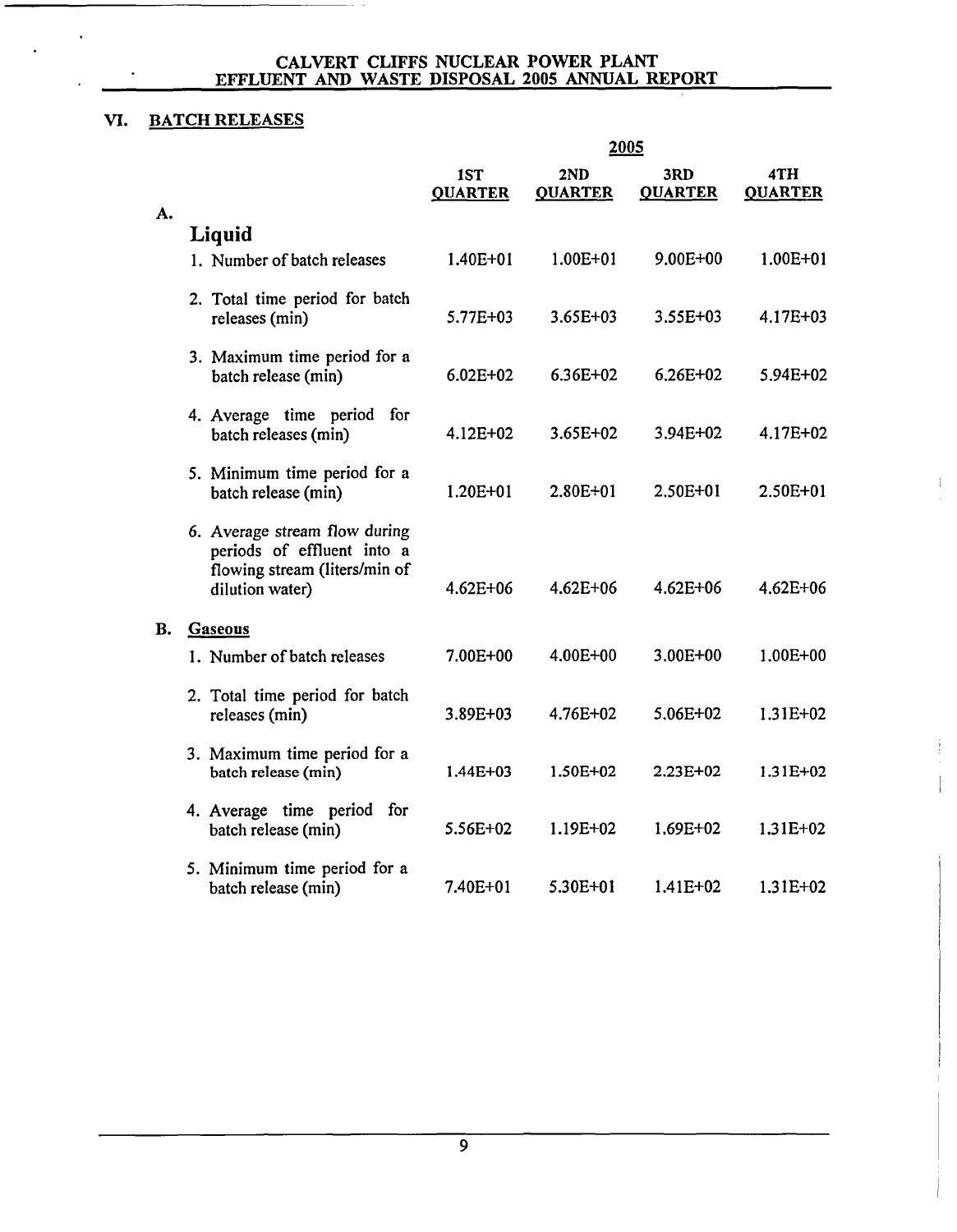### VII. ABNORMAL RELEASES

 $\ddot{\phantom{1}}$ 

|    |                                              |                       |                       | 2005                  |                       |
|----|----------------------------------------------|-----------------------|-----------------------|-----------------------|-----------------------|
|    |                                              | 1ST<br><b>QUARTER</b> | 2ND<br><b>QUARTER</b> | 3RD<br><b>OUARTER</b> | 4TH<br><b>OUARTER</b> |
| A. | <b>Liquid</b>                                |                       |                       |                       |                       |
|    | 1. Number of releases                        | $-0-$                 | $-0-$                 | $-0-$                 | $-0-$                 |
|    | activity<br>released<br>2. Total<br>(Curies) | $-0-$                 | $-0-$                 | $-0-$                 | $-0-$                 |
| В. | <b>Gaseous</b>                               |                       |                       |                       |                       |
|    | 1. Number of releases                        | $-0-$                 | $-0-$                 | $-0-$                 | $-0-$                 |
|    | activity<br>2. Total<br>releases<br>(Curies) | - 0 -                 | $-0-$                 | $-0-$                 | - 0 -                 |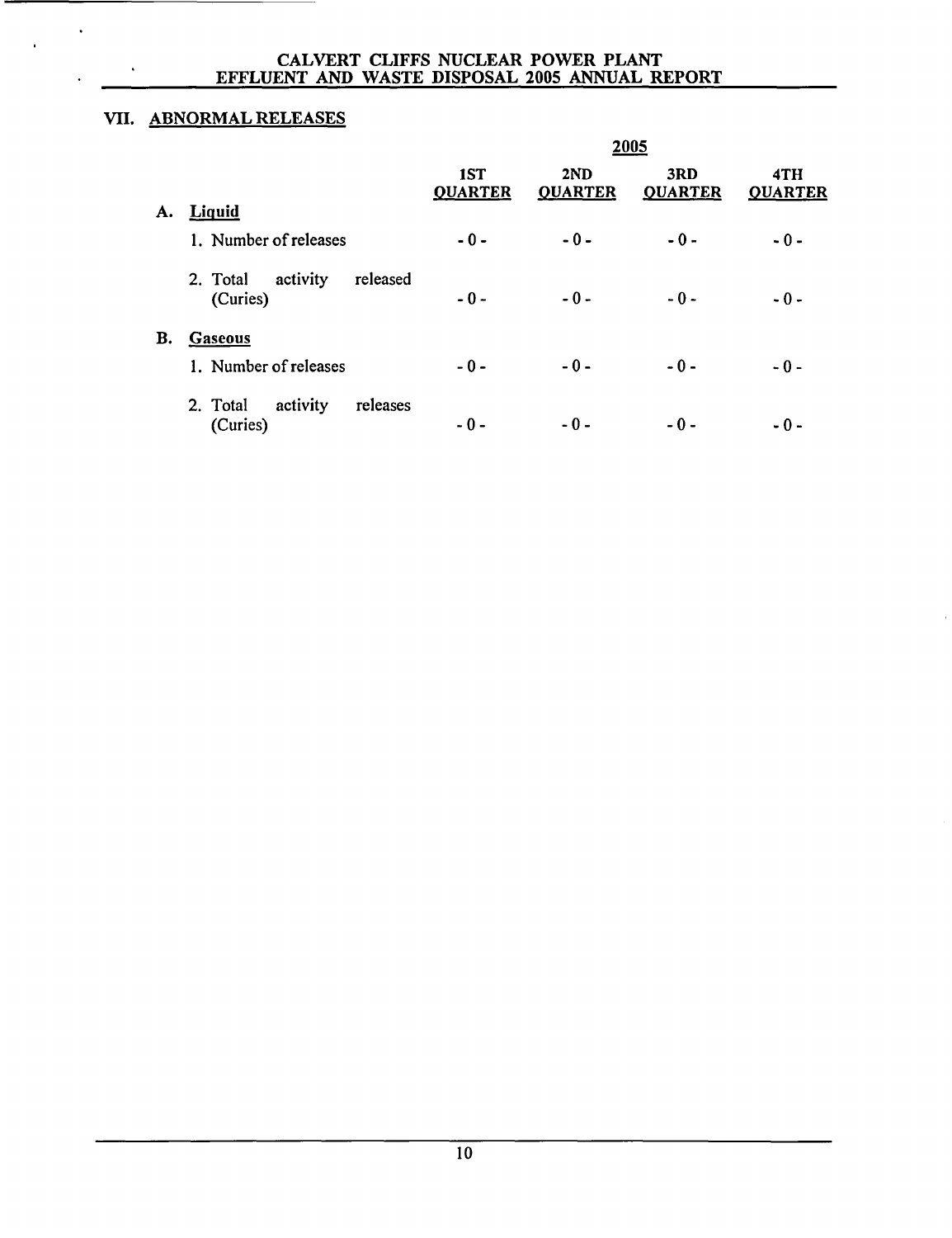#### CALVERT **CLIFFS NUCLEAR** POWER **PLANT EFFLUENT AND** WASTE **DISPOSAL 2005 ANNUAL** REPORT

|    |                  |                                           |                          | 1ST            | 2ND            | <b>EST. TOTAL</b> |
|----|------------------|-------------------------------------------|--------------------------|----------------|----------------|-------------------|
| A. |                  | FISSION AND ACTIVATION GASES              | <b>UNITS</b>             | <b>QUARTER</b> | <b>QUARTER</b> | ERROR, %          |
|    | 1.               | <b>Total Release</b>                      | Ci                       | 8.32E+01       | 2.41E+01       | $±1.20E+01$       |
|    | 2.               | Average release rate for period           | µCi/sec                  | $1.07E + 01$   | 3.07E+00       |                   |
|    | 3.               | Percent of Tech. Spec. limit (1)          | %                        | 1.49E-03       | 4.49E-04       |                   |
|    | 4.               | Percent of Tech. Spec. limit (2)          | $\overline{\frac{9}{6}}$ | 7.33E-04       | $2.65E-04$     |                   |
|    | 5.               | Percent of Tech. Spec. limit (3)          | $\overline{\frac{9}{6}}$ | 2.14E-02       | 6.34E-03       |                   |
|    | 6.               | Percent of Tech. Spec. limit (4)          | $\overline{\frac{9}{6}}$ | 1.07E-02       | 3.17E-03       |                   |
|    | 7.               | Percent of Tech. Spec. limit (5)          | $\overline{\frac{9}{6}}$ | 3.61E-02       | 1.22E-02       |                   |
|    | 8.               | Percent of Tech. Spec. limit (6)          | $\overline{\frac{9}{6}}$ | 1.80E-02       | 6.12E-03       |                   |
| B. |                  | <b>IODINES</b>                            |                          |                |                |                   |
|    | 1.               | Total Iodine - 131                        | C <sub>i</sub>           | 8.18E-04       | 9.77E-05       | ±6.50E+00         |
|    | 2.               | Average release rate for period           | µCi/sec                  | 1.05E-04       | 1.24E-05       |                   |
|    | 3 <sub>1</sub>   | Percent of Tech. Spec. limit (7)          | %                        | 2.50E-04       | 2.95E-05       |                   |
|    | 4.               | Percent of Tech. Spec. limit (8)          | $\sqrt{6}$               | 6.16E-03       | 7.36E-04       |                   |
|    | 5 <sub>1</sub>   | Percent of Tech. Spec. limit (9)          | %                        | 3.08E-03       | 3.68E-04       |                   |
| C. |                  | <b>PARTICULATES</b>                       |                          |                |                |                   |
|    | 1.               | Particulates with half lives greater than |                          |                |                |                   |
|    |                  | 8 days                                    | Ci                       | 8.20E-06       | 2.63E-06       | ±1.20E+01         |
|    | 2.               | Average release rate for period           | µCi/sec                  | 1.05E-06       | 3.35E-07       |                   |
|    | $\overline{3}$ . | Percent of Tech. Spec. limit (7)          | $\overline{\frac{9}{6}}$ | 1.75E-07       | 1.88E-06       |                   |
|    | 4.               | Percent of Tech. Spec. limit (8)          | $\overline{\%}$          | 4.42E-06       | 4.74E-05       |                   |
|    | 5.               | Percent of Tech. Spec. limit (9)          | $\overline{\frac{9}{6}}$ | 2.21E-06       | $2.37E-0.5$    |                   |
|    | 6.               | Gross alpha radioactivity                 | $\overline{ci}$          | 1.10E-06       | 1.69E-06       | $±3.00E+01$       |
|    |                  |                                           |                          |                |                |                   |
|    |                  |                                           |                          |                |                |                   |
|    |                  |                                           |                          | 3RD            | 4TH            | <b>EST. TOTAL</b> |
| A. |                  | FISSION AND ACTIVATION GASES              | <b>UNITS</b>             | <b>QUARTER</b> | <b>QUARTER</b> | ERROR, %          |
|    | 1.               | <b>Total Release</b>                      | Ci                       | 3.33E+01       | 5.05E+01       | $±1.20E+01$       |
|    | 2.               | Average release rate for period           | µCi/sec                  | 4.18E+00       | 6.35E+00       |                   |
|    | 3 <sub>1</sub>   | Percent of Tech. Spec. limit $(1)$        | $\frac{9}{6}$            | 8.45E-04       | 1.12E-03       |                   |
|    | 4.               | Percent of Tech. Spec. limit (2)          | $\overline{\frac{9}{6}}$ | 3.59E-04       | 5.24E-04       |                   |
|    | $\overline{5}$ . | Percent of Tech. Spec. limit (3)          | $\overline{\%}$          | 1.21E-02       | $1.63E-02$     |                   |
|    | 6.               | Percent of Tech. Spec. limit (4)          | $\overline{\frac{9}{6}}$ | 6.05E-03       | 8.14E-03       |                   |
|    | 7.               | Percent of Tech. Spec. limit (5)          | $\overline{\frac{9}{6}}$ | 1.57E-02       | 2.52E-02       |                   |
|    | 8.               | Percent of Tech. Spec. limit (6)          | $\overline{\frac{9}{6}}$ | 7.83E-03       | 1.26E-02       |                   |
| В. |                  | <b>IODINES</b>                            |                          |                |                |                   |
|    | $\overline{1}$ . | Total Iodine - 131                        | $\overline{ci}$          | $1.28E-04$     | $3.17E-04$     | $\pm 6.50E + 00$  |
|    | 2.               | Average release rate for period           | uCi/sec                  | 1.61E-05       | 3.99E-05       |                   |
|    | $\overline{3}$ . | Percent of Tech. Spec. limit (7)          | %                        | 3.82E-05       | 9.48E-05       |                   |
|    | 4.               | Percent of Tech. Spec. limit (8)          | %                        | 9.63E-04       | 2.39E-03       |                   |
|    | 5.               | Percent of Tech. Spec. limit (9)          | %                        | 4.81E-04       | 1.19E-03       |                   |
| C. |                  | <b>PARTICULATES</b>                       |                          |                |                |                   |
|    | 1.               | Particulates with half lives greater than |                          |                |                |                   |
|    |                  | 8 days                                    | Ci                       | 2.52E-06       | 1.24E-07       | $±1.20E+01$       |
|    | 2.               | Average release rate for period           | µCi/sec                  | 3.17E-07       | 1.56E-08       |                   |
|    | 3.               | Percent of Tech. Spec. limit (7)          | ℅                        | (10)           | 5.76E-09       |                   |
|    | 4.               | Percent of Tech. Spec. limit (8)          | $\frac{9}{6}$            | (10)           | 1.45E-07       |                   |
|    | 5.               | Percent of Tech. Spec. limit (9)          | ℅                        | (10)           | 7.26E-08       |                   |

#### TABLE **1A** - REG **GUIDE** 1.21 **GASEOUS EFFLUENTS** - **SUMMATION** OF **ALL RELEASES**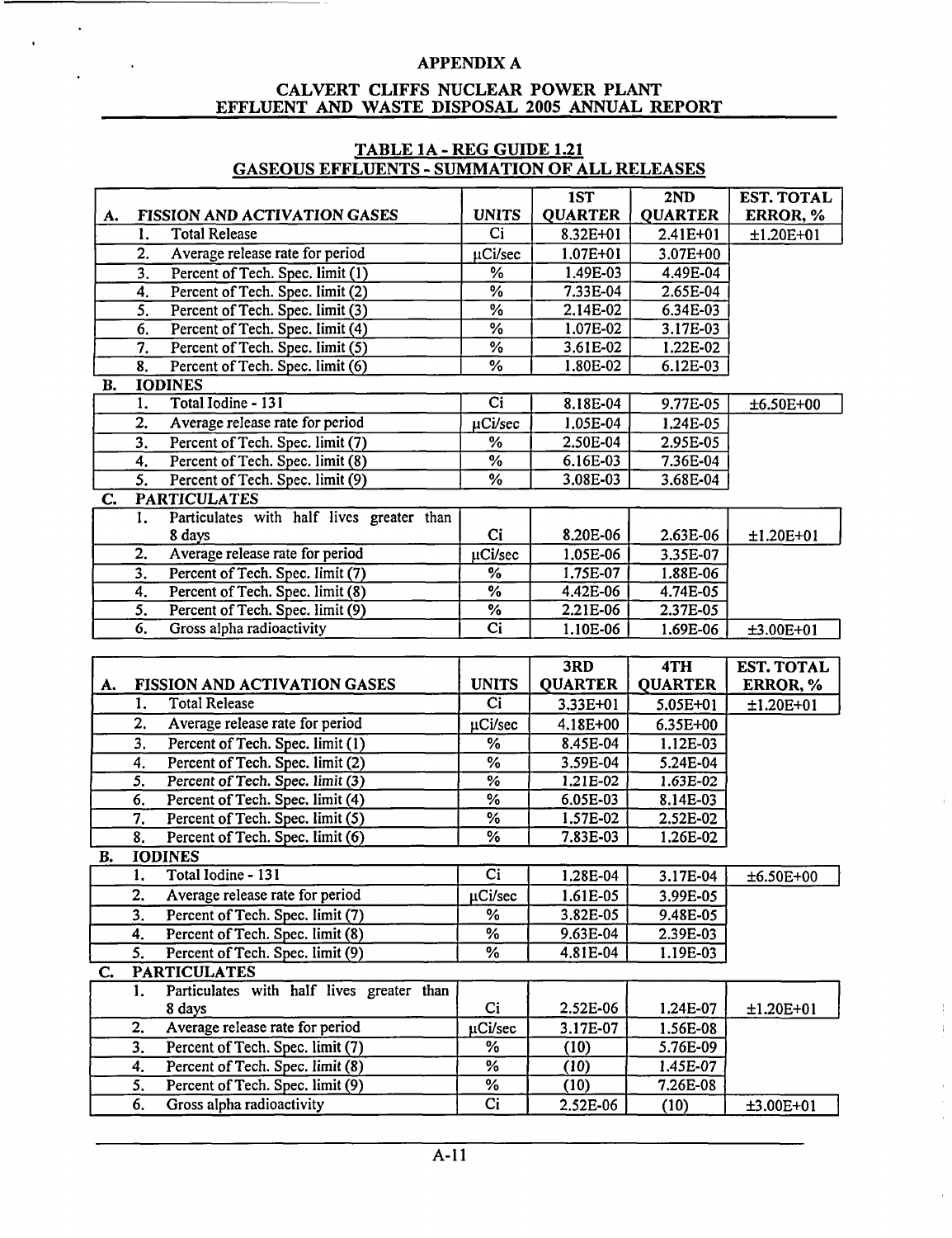#### CALVERT CLIFFS **NUCLEAR** POWER **PLANT EFFLUENT AND** WASTE **DISPOSAL 2005 ANNUAL** REPORT

#### TABLE **1A** - REG **GUIDE** 1.21 **GASEOUS EFFLUENTS** - **SUMMATION** OF **ALL RELEASES**

|                                 |              | 1ST            | 2ND            | <b>EST. TOTAL</b> |
|---------------------------------|--------------|----------------|----------------|-------------------|
| <b>TRITIUM</b>                  | <b>UNITS</b> | <b>OUARTER</b> | <b>OUARTER</b> | <b>ERROR.</b> %   |
| <b>Total Release</b>            | Ci           | 1.29E+00       | 8.13E-01       | $±1.32E+01$       |
| Average release rate for period | uCi/sec      | 1.65E-01       | 1.03E-01       |                   |

|                                     |              | 3RD            | 4TH            | <b>EST. TOTAL</b> |
|-------------------------------------|--------------|----------------|----------------|-------------------|
| <b>TRITIUM</b>                      | <b>UNITS</b> | <b>OUARTER</b> | <b>OUARTER</b> | <b>ERROR.</b> %   |
| <b>Total Release</b>                | Ci           | 1.80E+00       | 2.58E+00       | $±1.32E+01$       |
| Average release rate for period<br> | uCi/sec      | 2.26E-01       | 3.25E-01       |                   |

### NOTES TO TABLE **1A**

- (1) Percent of I.A.1 whole body dose rate limit (500 mRem/year)
- (2) Percent of I.A.1 skin dose rate limit (3000 mRem/year)
- (3) Percent of I.A.3 quarterly gamma-air dose limit (10 mRad)
- (4) Percent of I.A.3 yearly gamma-air dose limit (20 mRad)
- (5) Percent of I.A.3 quarterly beta-air dose limit (20 mRad)
- (6) Percent of I.A.3 yearly beta-air dose limit (40 mRad)
- (7) Percent of I.B.1 organ dose rate limit (1500 mRem/year)
- (8) Percent of I.B.3 quarterly organ dose limit (15 mRem)
- (9) Percent of I.B.3 yearly organ dose limit (30 mRem)
- (10) Less than minimum detectable activity which meets the lower limit of detection (LLD) requirements of ODCM Surveillance Requirement 4.11.2.1.2.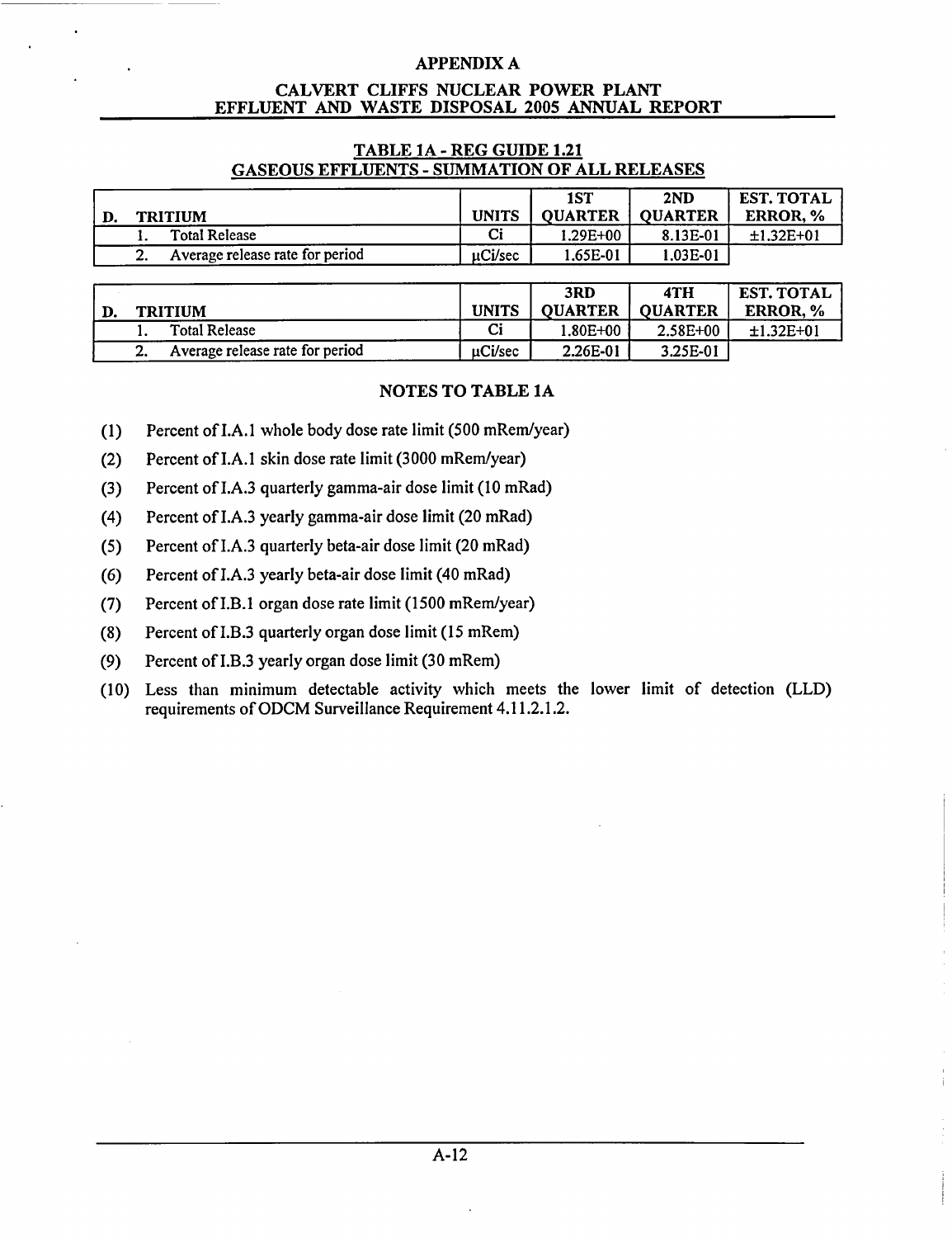$\mathbb T$ 

 $\pm$ 

#### CALVERT **CLIFFS NUCLEAR** POWER **PLANT EFFLUENT AND** WASTE **DISPOSAL 2005 ANNUAL** REPORT

#### **CONTINUOUS MODE BATCH MODE 1ST 2ND IST 2ND** UNITS | QUARTER | QUARTER | QUARTER | QUARTER **1. FISSION AND ACTIVATION GASES** (2) Argon -41 Ci (2) (2) **2.87E-03** (2) Krypton -85 Ci 9.01E+00 (2) 3.09E+00 7.67E+0 Krypton -85m Ci 2.17E-02 (2) 3.89E-05 (2) Krypton -87 Ci (2) (2) (2) (2) Krypton -88 Ci 9.06E-03 (2) (2) (2) Xenon -131m Ci 6.27E-01 (2) 1.52E-02 1.31E-0 Xenon -133 Ci 6.61E+01 1.44E+01 2.95E-01 4.54E-02 Xenon -133m Ci 6.08E-01 (2) 2.17E-03 (2) Xenon -135 Ci 3.44E+00 2.01E+00 1.76E-03 (2) Xenon -135m Ci (2) (2) (2) (2) Xenon -138 Ci (2) (2) (2) (2) Total for Period Ci 7.98E+01 1.64E+01 3.41E+00 7.73E+00 2. HALOGENS Iodine -131 Ci 8.18E-04 9.77E-05 (1) (1) Iodine -133 Ci 3.35E-04 5.05E-04 (1) (1) Bromine -82 Ci (2) (2) (1) (1) Total for Period **Ci** 1.15E-03 6.02E-04 (1) (1)

| TABLE 1C - REG GUIDE 1.21                        |
|--------------------------------------------------|
| <b>GASEOUS EFFLUENTS - GROUND LEVEL RELEASES</b> |

|    |                         |                                     |                 | <b>CONTINUOUS MODE</b> |                | <b>BATCH MODE</b> |                |
|----|-------------------------|-------------------------------------|-----------------|------------------------|----------------|-------------------|----------------|
|    |                         |                                     |                 | 3RD                    | 4TH            | 3RD               | 4TH            |
|    |                         |                                     | <b>UNITS</b>    | <b>QUARTER</b>         | <b>QUARTER</b> | <b>QUARTER</b>    | <b>QUARTER</b> |
| 1. |                         | <b>FISSION AND ACTIVATION GASES</b> |                 |                        |                |                   |                |
|    | Argon                   | -41                                 | Ci              | (2)                    | (2)            | (2)               | (2)            |
|    | Krypton                 | $-85$                               | Ci              | (2)                    | (2)            | $1.61E + 00$      | 8.55E-01       |
|    | Krypton                 | -85m                                | Ci              | (2)                    | (2)            | 4.99E-05          | $0.00E + 00$   |
|    | Krypton                 | -87                                 | Ci              | (2)                    | (2)            | (2)               | (2)            |
|    | Krypton                 | -88                                 | Ci              | (2)                    | (2)            | (2)               | (2)            |
|    | Xenon                   | $-131m$                             | $\overline{ci}$ | $\overline{(2)}$       | (2)            | 1.61E-03          | (2)            |
|    | Xenon                   | $-133$                              | Ci              | 2.77E+01               | 4.60E+01       | 9.75E-02          | 1.27E-03       |
|    | Xenon                   | -133m                               | Ci              | (2)                    | (2)            | 7.04E-04          | (2)            |
|    | Xenon                   | $-135$                              | Ci              | 3.84E+00               | 3.61E+00       | 1.03E-03          | (2)            |
|    | Xenon                   | $-135m$                             | Ci              | (2)                    | (2)            | (2)               | (2)            |
|    | Xenon                   | $-138$                              | Ci              | (2)                    | (2)            | (2)               | (2)            |
|    | <b>Total for Period</b> |                                     | Ci              | 3.15E+01               | 4.97E+01       | 1.71E+00          | 8.57E-01       |
| 2. | <b>HALOGENS</b>         |                                     |                 |                        |                |                   |                |
|    | Iodine                  | $-131$                              | Ci              | 1.28E-04               | 3.17E-04       | (1)               | (1)            |
|    | Iodine                  | $-133$                              | Ci              | 9.49E-04               | 1.27E-03       | (1)               | (1)            |
|    | <b>Bromine</b>          | $-82$                               | Ci              | (2)                    | (2)            | (1)               | (1)            |
|    | <b>Total For Period</b> |                                     | Ci              | 1.08E-03               | 1.58E-03       | (1)               | (1)            |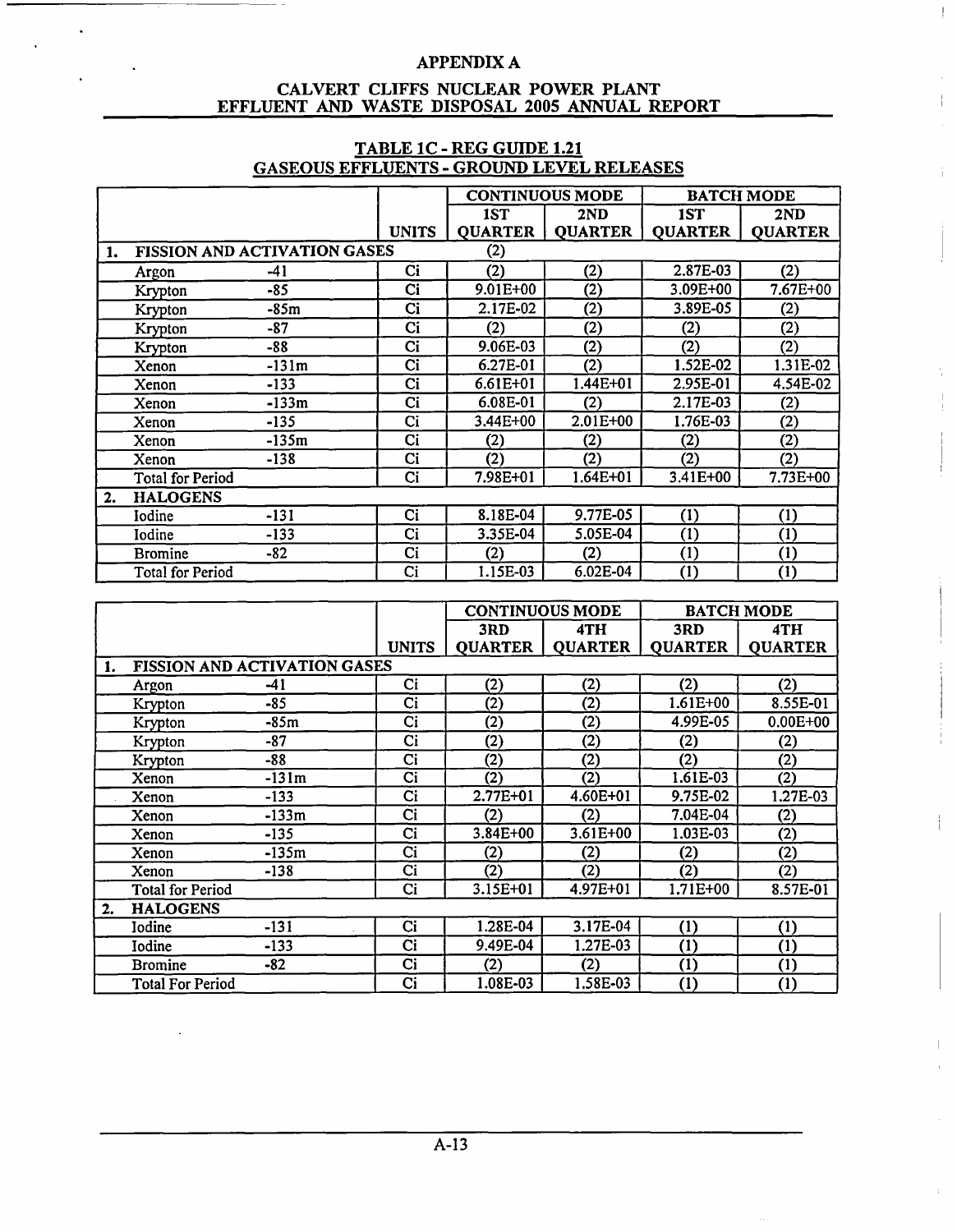$\mathbf{I}$ 

#### CALVERT **CLIFFS NUCLEAR** POWER **PLANT EFFLUENT AND** WASTE **DISPOSAL 2005 ANNUAL** REPORT

|                           |        |              |                        | <b>CONTINUOUS MODE</b> |                | <b>BATCH MODE</b> |
|---------------------------|--------|--------------|------------------------|------------------------|----------------|-------------------|
|                           |        |              | 1ST                    | 2ND                    | 1ST            | 2ND               |
|                           |        | <b>UNITS</b> | <b>QUARTER</b>         | <b>QUARTER</b>         | <b>QUARTER</b> | <b>QUARTER</b>    |
| <b>PARTICULATES</b><br>3. |        |              |                        |                        |                |                   |
| Manganese                 | $-54$  | Ci           | (2)                    | (2)                    | (1)            | (1)               |
| Iron                      | $-55$  | Ci           | (2)                    | (2)                    | (1)            | (1)               |
| Iron                      | $-59$  | Ci           | (2)                    | (2)                    | (1)            | (1)               |
| Cobalt                    | $-58$  | Ci           | 7.09E-06               | (2)                    | (1)            | (1)               |
| Cobalt                    | $-60$  | Ci           | (2)                    | (2)                    | (1)            | (1)               |
| Zinc                      | $-65$  | Ci           | (2)                    | (2)                    | (1)            | (1)               |
| Strontium                 | -89    | Ci           | (2)                    | (2)                    | (1)            | (1)               |
| Strontium                 | -90    | Ci           | (2)                    | 9.43E-07               | (1)            | (1)               |
| Molybdenum                | $-99$  | Ci           | (2)                    | (2)                    | (1)            | (1)               |
| Cesium                    | $-134$ | Ci           | (2)                    | (2)                    | (1)            | (1)               |
| Cesium                    | $-137$ | Ci           | (2)                    | (2)                    | (1)            | (1)               |
| Cerium                    | -141   | Ci           | (2)                    | (2)                    | (1)            | (1)               |
| Cerium                    | $-144$ | Ci           | (2)                    | (2)                    | (1)            | (1)               |
| Gross Alpha Radioactivity |        | Ci           | 1.10E-06               | 1.69E-06               | (1)            | (1)               |
| <b>Total For Period</b>   |        | Ci           | 8.20E-06               | 2.63E-06               | (1)            | (1)               |
|                           |        |              |                        |                        |                |                   |
|                           |        |              | <b>CONTINUOUS MODE</b> |                        |                | <b>RATCH MODE</b> |

### **TABLE 1C** - REG **GUIDE** 1.21 **GASEOUS EFFLUENTS** - **GROUND** LEVEL **RELEASES**

|    |                           |        |              |                | <b>CONTINUOUS MODE</b> |                | <b>BATCH MODE</b> |
|----|---------------------------|--------|--------------|----------------|------------------------|----------------|-------------------|
|    |                           |        |              | 3RD            | 4TH                    | 3RD            | 4TH               |
|    |                           |        | <b>UNITS</b> | <b>OUARTER</b> | <b>QUARTER</b>         | <b>QUARTER</b> | <b>QUARTER</b>    |
| 3. | <b>PARTICULATES</b>       |        |              |                |                        |                |                   |
|    | Manganese                 | $-54$  | Ci           | (2)            | (2)                    | (1)            | (1)               |
|    | Iron                      | $-59$  | Ci           | (2)            | (2)                    | (1)            | (1)               |
|    | Iron                      | $-55$  | Ci           | (2)            | (2)                    | (1)            | (1)               |
|    | Cobalt                    | $-58$  | Ci           | (2)            | (2)                    | (1)            | (1)               |
|    | Cobalt                    | -60    | Ci           | (2)            | (2)                    | (1)            | (1)               |
|    | Zinc                      | $-65$  | Ci           | (2)            | (2)                    | (1)            | (1)               |
|    | Strontium                 | -89    | Ci           | (2)            | 1.24E-07               | (1)            | (1)               |
|    | Strontium                 | -90    | Ci           | (2)            | (2)                    | (1)            | $\left(1\right)$  |
|    | Molybdenum                | -99    | Ci           | (2)            | (2)                    | (1)            | (1)               |
|    | Cesium                    | -134   | Ci           | (2)            | (2)                    | (1)            | (1)               |
|    | Cesium                    | $-137$ | Ci           | (2)            | (2)                    | (1)            | (1)               |
|    | Cerium                    | $-141$ | Ci           | (2)            | (2)                    | (1)            | (1)               |
|    | Cerium                    | $-144$ | Ci           | (2)            | (2)                    | (1)            | (1)               |
|    | Gross Alpha Radioactivity |        | Ci           | 2.52E-06       | (2)                    | (1)            | (1)               |
|    | <b>Total For Period</b>   |        | Ci           | 2.52E-06       | 1.24E-07               | (1)            | (1)               |

### NOTES TO TABLE **1C**

- $(1)$  lodines and particulates in batch releases are accounted for with the main vent continuous samplers when the release is made through the plant main vent.
- (2) Less than minimum detectable activity which meets the LLD requirements of ODCM Surveillance Requirement 4.11.2.1.2.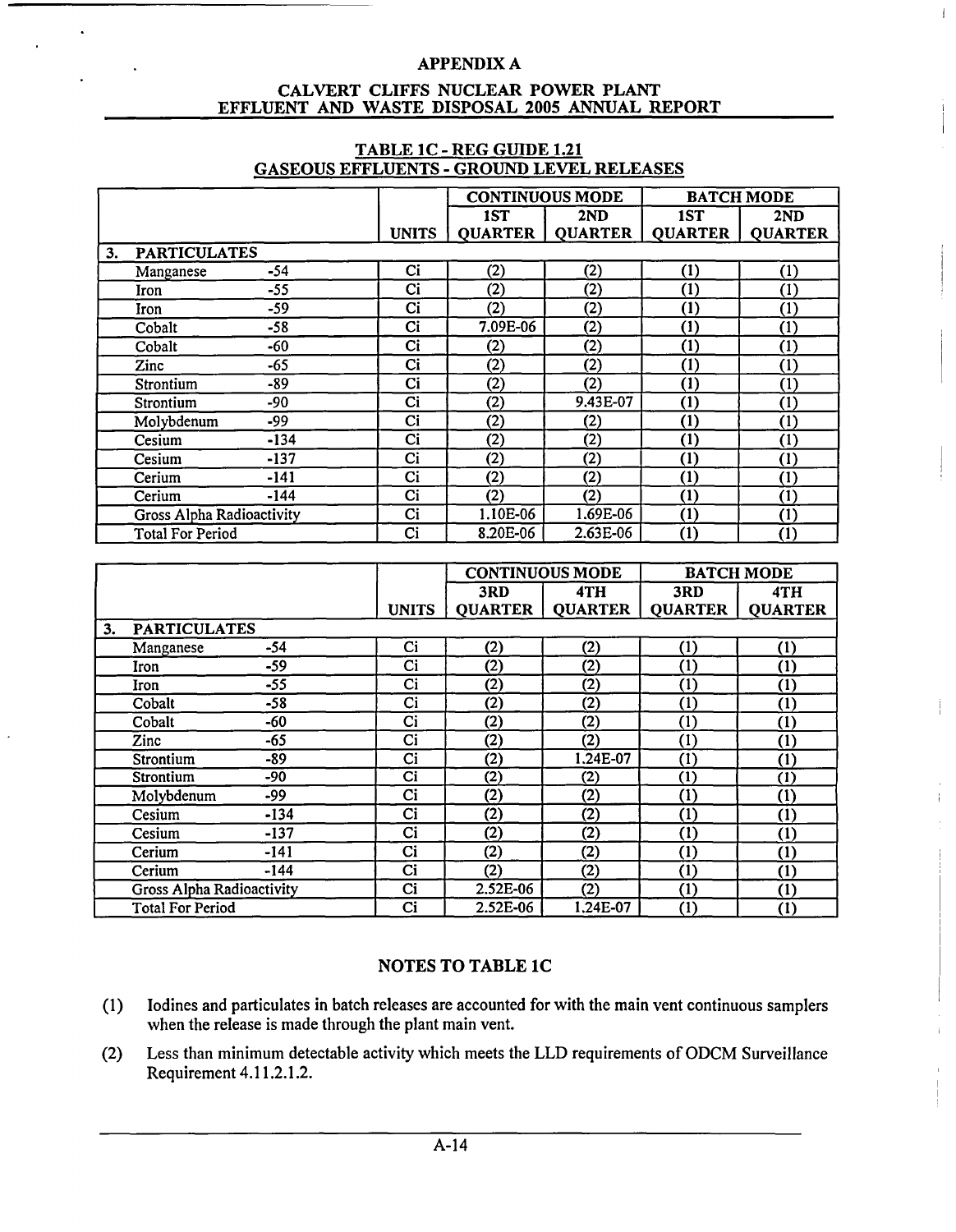#### CALVERT **CLIFFS NUCLEAR** POWER **PLANT EFFLUENT AND** WASTE **DISPOSAL 2005 ANNUAL** REPORT

### TABLE **2A** - REG GUIDE 1.21 **LIQUID EFFLUENTS** - **SUMMATION** OF **ALL RELEASES**

|           |                           |                                                                     |                           | 1ST            | 2ND            | <b>EST. TOTAL</b> |
|-----------|---------------------------|---------------------------------------------------------------------|---------------------------|----------------|----------------|-------------------|
|           |                           |                                                                     | <b>UNITS</b>              | <b>QUARTER</b> | <b>QUARTER</b> | ERROR, %          |
| А.        |                           | FISSION AND ACTIVATION PRODUCTS                                     |                           |                |                |                   |
|           | 1.                        | Total Release (not including tritium, gases,                        |                           |                |                |                   |
|           |                           | alpha)                                                              | Ci                        | $9.02E + 00$   | 7.89E+01       | $±1.03E+01$       |
|           | 2.                        | Average diluted concentration during period                         | µCi/ml                    | 3.38E-10       | 4.68E-09       |                   |
|           | $\overline{3}$ .          | Percent of Tech. Spec. limit (1)                                    | %                         | 6.14E-03       | 9.74E-03       |                   |
|           | 4.                        | Percent of Tech. Spec. limit (2)                                    | %                         | 3.07E-03       | 4.87E-03       |                   |
|           | 5.                        | Percent of Tech. Spec. limit (3)                                    | %                         | 7.97E-03       | 4.87E-03       |                   |
|           | 6.                        | Percent of Tech. Spec. limit (4)                                    | %                         | 3.98E-03       | 2.43E-03       |                   |
| В.        |                           | <b>TRITIUM</b>                                                      |                           |                |                |                   |
|           | 1.                        | <b>Total Release</b>                                                | Ci                        | $2.67E + 02$   | $2.13E+02$     | $±1.03E+01$       |
|           | 2.                        | Average diluted concentration during period                         | µCi/ml                    | 4.92E-07       | 3.47E-07       |                   |
|           | $\overline{3}$ .          | Percent of applicable limit (5)                                     | $\overline{\frac{9}{6}}$  | 1.64E-02       | 1.16E-02       |                   |
| C.        |                           | DISSOLVED AND ENTRAINED GASES                                       |                           |                |                |                   |
|           | $\mathbf{1}$ .            | <b>Total Release</b>                                                | Ci                        | 1.15E-01       | 2.03E-03       | $±1.03E+01$       |
|           | 2.                        | Average diluted concentration during period                         | µCi/ml                    | 4.32E-09       | 1.21E-10       |                   |
|           |                           |                                                                     |                           |                |                |                   |
|           |                           |                                                                     |                           |                |                |                   |
|           |                           |                                                                     |                           | 3RD            | 4TH            | <b>EST. TOTAL</b> |
|           |                           |                                                                     | <b>UNITS</b>              | <b>QUARTER</b> | <b>QUARTER</b> | ERROR, %          |
| А.        |                           | FISSION AND ACTIVATION PRODUCTS                                     |                           |                |                |                   |
|           | 1.                        | Total Release (not including tritium, gases,                        |                           |                |                |                   |
|           |                           | alpha)                                                              | Ci                        | $1.93E + 01$   | 2.97E+00       | $±1.03E+01$       |
|           | $\overline{2}$ .          | Average diluted concentration during period                         | µCi/ml                    | 1.18E-09       | 1.54E-10       |                   |
|           | 3.                        | Percent of Tech. Spec. limit (1)                                    | %                         | 2.67E-03       | 6.41E-03       |                   |
|           | 4.                        | Percent of Tech. Spec. limit (2)                                    | $\%$                      | 1.34E-03       | 3.21E-03       |                   |
|           | $\overline{\mathbf{5}}$ . | Percent of Tech. Spec. limit (3)                                    | $\overline{\frac{9}{6}}$  | 6.37E-03       | 1.25E-02       |                   |
|           | 6.                        | Percent of Tech. Spec. limit (4)                                    | %                         | 3.18E-03       | 6.25E-03       |                   |
| <b>B.</b> |                           | <b>TRITIUM</b>                                                      |                           |                |                |                   |
|           | 1.                        | <b>Total Release</b>                                                | Ci                        | 2.24E+02       | 2.87E+02       | $±1.03E+01$       |
|           | 2.                        | Average diluted concentration during period                         | µCi/ml                    | 2.17E-07       | 4.54E-07       |                   |
|           | 3.                        | Percent of applicable limit (5)                                     | %                         | 7.23E-03       | 1.51E-02       |                   |
| C.        |                           | DISSOLVED AND ENTRAINED GASES                                       |                           |                |                |                   |
|           | 1.                        | <b>Total Release</b><br>Average diluted concentration during period | $\overline{Ci}$<br>µCi/ml | 2.63E-03       | 2.17E-02       | $±1.03E+01$       |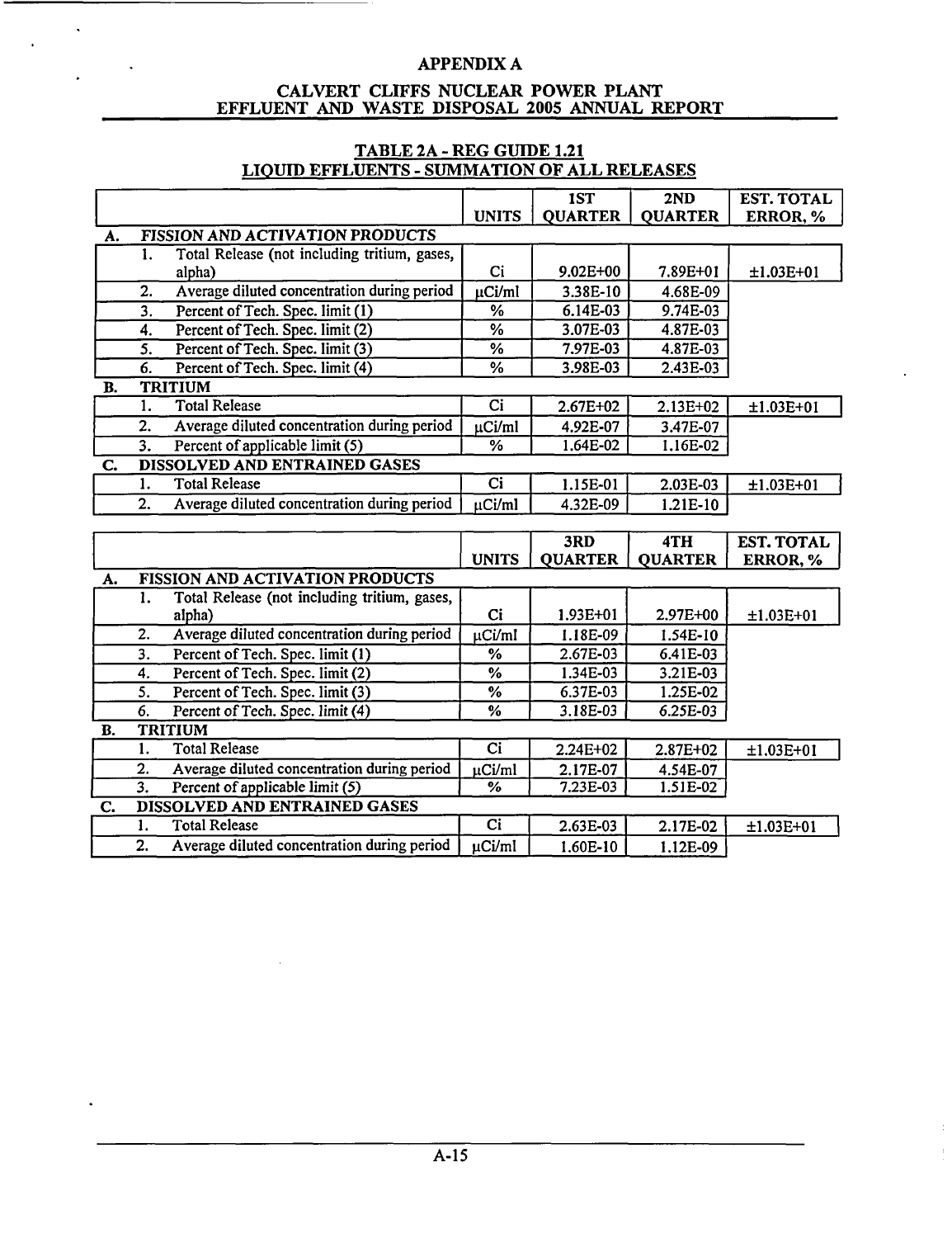#### CALVERT **CLIFFS NUCLEAR** POWER **PLANT EFFLUENT AND** WASTE **DISPOSAL 2005 ANNUAL** REPORT

### TABLE **2A** - REG **GUIDE** 1.21 **LIQUID EFFLUENTS** - **SUMMATION** OF **ALL RELEASES**

|    |                                                                               | <b>UNITS</b> | 1ST<br><b>QUARTER</b> | 2ND<br><b>QUARTER</b> | EST. TOTAL<br>ERROR, % |
|----|-------------------------------------------------------------------------------|--------------|-----------------------|-----------------------|------------------------|
| D. | <b>GROSS ALPHA RADIOACTIVITY</b>                                              |              |                       |                       |                        |
|    | <b>Total Release</b>                                                          | Ci           | (6)                   | (6)                   | N/A                    |
| E. | <b>RELEASED</b><br><b>WASTE</b><br><b>VOLUME</b><br>OF<br>(prior to dilution) |              |                       |                       |                        |
|    | Volume processed through radwaste system                                      | liters       | 2.44E+06              | $1.51E + 06$          | $±1.30E+00$            |
|    | Volume low activity from secondary system<br>2.                               | liters       | 7.91E+07              | $6.32E + 07$          | $±1.30E+00$            |
| F. | <b>VOLUME OF DILUTION WATER USED</b><br>DURING PERIOD (7)                     | liters       | $1.03E+12$            | $1.18E+12$            | $±1.64E+01$            |

|    |                                                                               |              | 3RD            | 4TH            | <b>EST. TOTAL</b> |
|----|-------------------------------------------------------------------------------|--------------|----------------|----------------|-------------------|
|    |                                                                               | <b>UNITS</b> | <b>QUARTER</b> | <b>QUARTER</b> | ERROR, %          |
| D. | <b>GROSS ALPHA RADIOACTIVITY</b>                                              |              |                |                |                   |
|    | <b>Total Release</b>                                                          | Ci           | (6)            | (6)            | N/A               |
| Е. | <b>RELEASED</b><br><b>WASTE</b><br><b>VOLUME</b><br>OF<br>(prior to dilution) |              |                |                |                   |
|    | Volume processed through radwaste system                                      | liters       | $1.44E + 06$   | 1.66E+06       | $±1.30E+00$       |
|    | Volume low activity from secondary system<br>2.                               | liters       | 3.24E+07       | 2.50E+07       | $±1.30E+00$       |
| F. | VOLUME OF DILUTION WATER USED<br>DURING PERIOD (7)                            | liters       | $1.20E+12$     | $1.20E+12$     | $±1.64E+01$       |

## **NOTES** TO TABLE **2A**

- (1) Percent of **I.C.3** Quarterly Organ Dose Limit **(10** mRem) to maximum exposed organ
- (2) Percent of **I.C.3** Yearly Organ Dose Limit (20 mRem) to maximum exposed organ
- (3) Percent of I.C.3 Quarterly Whole Body Dose Limit (3 mRem)
- (4) Percent of **I.C.3** Yearly Whole Body Dose Limit (6 mRem)
- (5) Limit used is  $3 \times 10^{-3} \mu$ Ci/ml
- (6) Less than minimum detectable activity which meets the LLD requirements of ODCM Surveillance Requirement 4.11.1.1.1.
- (7) Includes dilution water used during continuous discharges.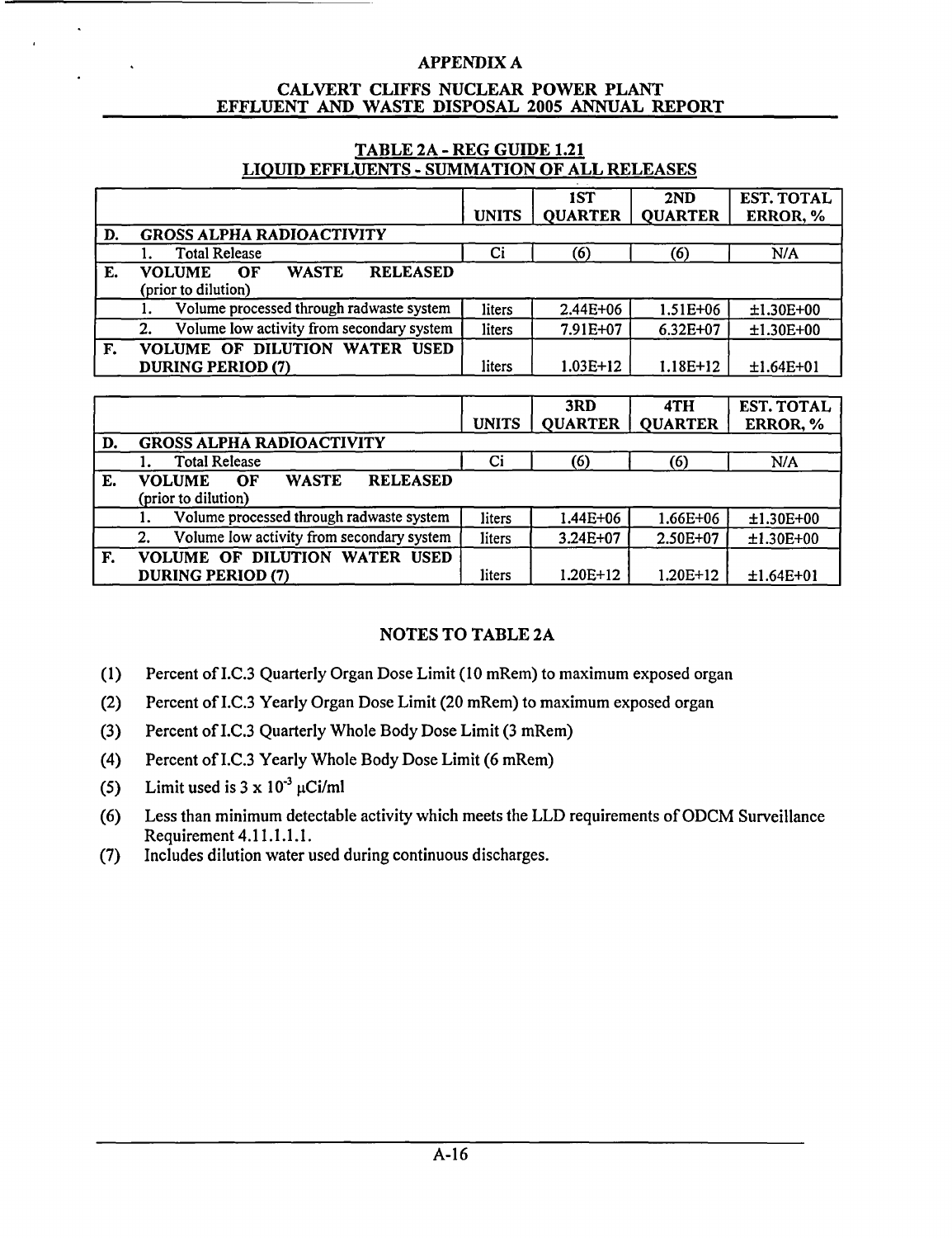#### CALVERT **CLIFFS NUCLEAR** POWER **PLANT EFFLUENT AND** WASTE DISPOSAL **2005 ANNUAL** REPORT

### TABLE **2B** - REG **GUIDE** 1.21

### LIQUID EFFLUENTS

|                                 |                        | <b>CONTINUOUS MODE</b> |                  | <b>BATCH MODE</b> |                           |
|---------------------------------|------------------------|------------------------|------------------|-------------------|---------------------------|
|                                 |                        | 1ST                    | 2ND              | <b>IST</b>        | 2ND                       |
| <b>NUCLIDES RELEASED</b>        | <b>Units</b>           | <b>QUARTER</b>         | <b>QUARTER</b>   | <b>QUARTER</b>    | <b>QUARTER</b>            |
| Beryllium $-7$                  | Ci                     | (1)                    | (1)              | (1)               | (1)                       |
| Sodium $-24$                    | $\overline{ci}$        | (1)                    | (1)              | (1)               | (1)                       |
| Chromium - 51                   | Ci                     | (1)                    | (1)              | $1.22E-04$        | 2.67E-04                  |
| Manganese - 54                  | Ci                     | (1)                    | (1)              | 1.14E-05          | 2.01E-05                  |
| $Iron - 55$                     | Ci                     | (2)                    | (2)              | 7.88E-04          | 6.51E-02                  |
| Cobalt $-57$                    | Ci                     | (1)                    | (1)              | (1)               | 1.39E-06                  |
| $\overline{\text{Cobalt}} - 58$ | Ci                     | (1)                    | (1)              | 1.23E-03          | 1.00E-03                  |
| $Iron-59$                       | Ci                     | (1)                    | (1)              | 4.08E-06          | 1.25E-05                  |
| $Cobalt - 60$                   | $\overline{Ci}$        | (1)                    | (1)              | 2.57E-04          | 1.21E-04                  |
| Nickel-63                       | Ci                     | (1)                    | (1)              | 3.17E-04          | 4.92E-03                  |
| $\text{Zinc}-65$                | Ci                     | (1)                    | (1)              | (1)               | (1)                       |
| Strontium - 89                  | $\overline{Ci}$        | $\overline{(1)}$       | $\overline{(1)}$ | 2.75E-04          | $7.54E-05$                |
| Strontium - 90                  | Ci                     | (1)                    | (1)              | (1)               | (1)                       |
| Strontium - 92                  | $\overline{Ci}$        | $\bar{1}$              | (1)              | (1)               | $\overline{(\mathbf{i})}$ |
| Niobium - 95                    | $\overline{Ci}$        | $\overline{(1)}$       | $\overline{(1)}$ | 2.81E-05          | 1.24E-04                  |
| $Zirconium - 95$                | $\overline{ci}$        | (1)                    | $\overline{(1)}$ | 2.30E-05          | 8.81E-05                  |
| Niobium - 97                    | $\overline{ci}$        | (1)                    | (1)              | (1)               | (1)                       |
| $\overline{Z}$ irconium - 97    | Ci                     | (1)                    | (1)              | (1)               | (1)                       |
| Molybdenum - 99                 | $\overline{ci}$        | (1)                    | (1)              | (1)               | (1)                       |
| Technetium - 99m                | $\overline{Ci}$        | (1)                    | (1)              | (1)               | $\overline{1}$            |
| Ruthenium - 103                 | $\overline{ci}$        | $\overline{(1)}$       | (1)              | (1)               | (1)                       |
| Rhodium - 105                   | $\overline{ci}$        | $\overline{(1)}$       | (1)              | (1)               | $\overline{(\mathbf{l})}$ |
| Ruthenium - 105                 | $\overline{ci}$        | (1)                    | $\overline{(1)}$ | $\overline{1}$    | $\overline{(\mathbf{l})}$ |
| Silver - 110m                   | $\overline{Ci}$        | (1)                    | $\overline{1}$   | (1)               | $\overline{1}$            |
| $Tin - 113$                     | $\overline{Ci}$        | (1)                    | (1)              | (1)               | (1)                       |
| $Tin - 117m$                    | $\overline{ci}$        | (1)                    | (1)              | $6.10E-05$        | 6.72E-05                  |
| Antimony - 122                  | $\overline{\text{Ci}}$ | (1)                    | (1)              | (1)               | (1)                       |
| Antimony - 124                  | Ci                     | (1)                    | $\overline{(1)}$ | $\overline{(1)}$  | (1)                       |
| Antimony - 125                  | $\overline{Ci}$        | (1)                    | (1)              | 8.57E-06          | (1)                       |
| Tellurium - 125m                | $\overline{Ci}$        | (1)                    | (1)              | 5.68E-03          | 7.02E-03                  |
| Tellurium - 132                 | Ci                     | (1)                    | (1)              | (1)               | (1)                       |
| Iodine - 131                    | $\overline{ci}$        | (1)                    | $\overline{(1)}$ | $1.45E-04$        | 2.59E-06                  |
| Iodine - 132                    | $\overline{Ci}$        | (1)                    | (1)              | (1)               | (1)                       |
| $\sqrt{\text{Iodine} - 133}$    | $\overline{ci}$        | $\overline{(1)}$       | $\overline{(1)}$ | 2.32E-06          | 4.38E-06                  |
| Iodine - 135                    | Ci                     | (1)                    | (1)              | (1)               | (1)                       |
| $Cesium - 134$                  | $\overline{\text{Ci}}$ | (1)                    | (1)              | 2.25E-05          | 3.02E-05                  |
| $Cesium - 136$                  | Ci                     | (1)                    | (1)              | (1)               | (1)                       |
| $Cesium - 137$                  | Ci                     | (1)                    | (1)              | 4.58E-05          | 3.49E-05                  |
| Barium - 140                    | Ci                     | (1)                    | (1)              | (1)               | (1)                       |
| Lanthanum - 140                 | Ci                     | (1)                    | (1)              | (1)               | (1)                       |
| Cerium - 144                    | Ci                     | (1)                    | (1)              | (1)               | (1)                       |
| Europium - 154                  | Ci                     | (1)                    | (1)              | (1)               | (1)                       |
| Europium – 155                  | $\overline{Ci}$        | (1)                    | (1)              | (1)               | (1)                       |
| Tungsten - 187                  | $\overline{Ci}$        | (1)                    | (1)              | (1)               | (1)                       |
| <b>Total For Period</b>         | Ci                     | (1)                    | (1)              | $9.02E - 03$      | 7.89E-02                  |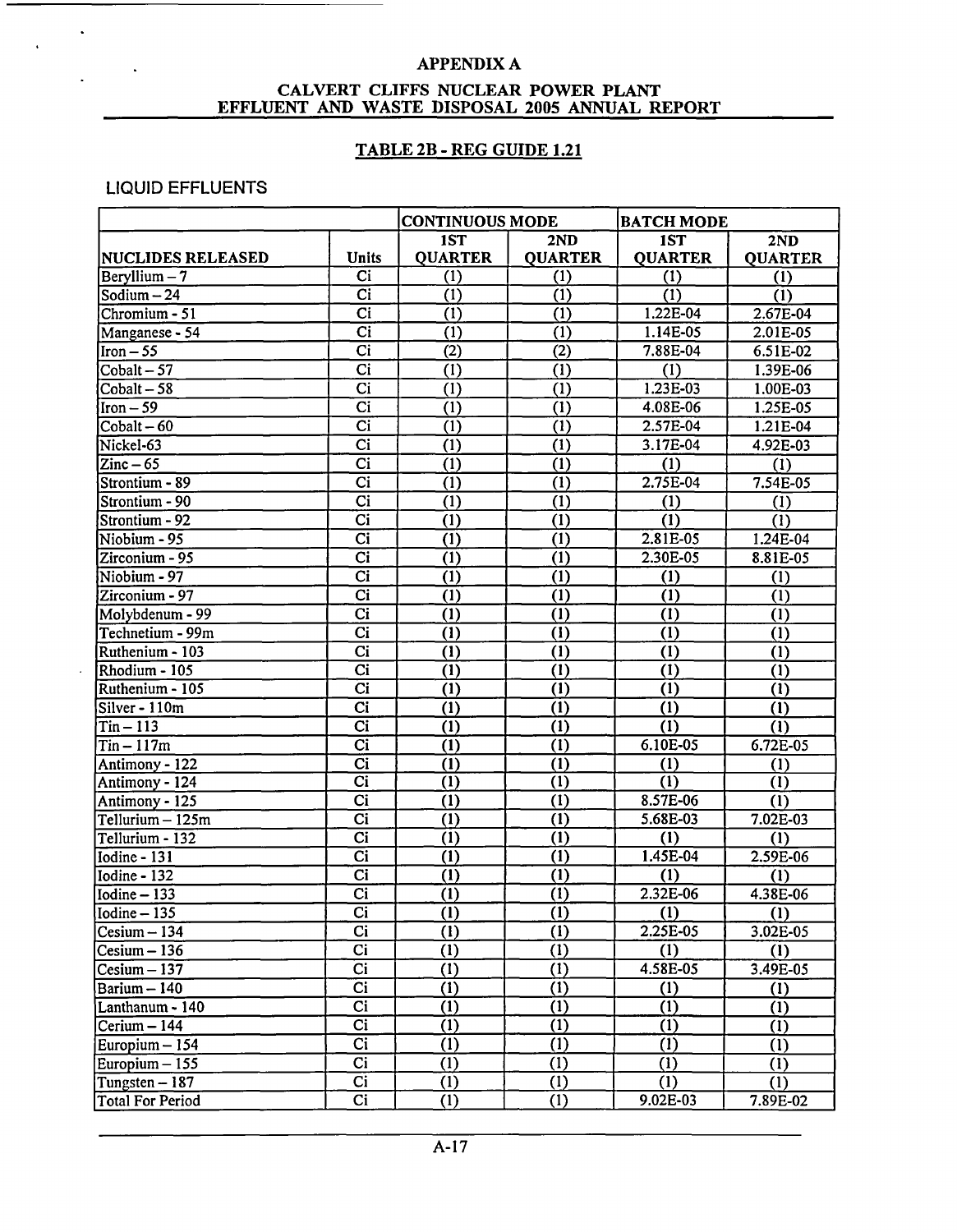#### CALVERT **CLIFFS NUCLEAR** POWER **PLANT EFFLUENT AND WASTE DISPOSAL 2005 ANNUAL REPORT**

### TABLE 2B - REG **GUIDE** 1.21

### LIQUID EFFLUENTS

 $\ddot{\phantom{a}}$ 

|                               |                        | <b>CONTINUOUS MODE</b> |                  | <b>BATCH MODE</b> |                           |
|-------------------------------|------------------------|------------------------|------------------|-------------------|---------------------------|
|                               |                        | 3RD                    | 4TH              | 3RD               | 4TH                       |
| <b>NUCLIDES RELEASED</b>      | <b>Units</b>           | <b>QUARTER</b>         | <b>QUARTER</b>   | <b>QUARTER</b>    | <b>QUARTER</b>            |
| Beryllium - 7                 | Ci                     | (1)                    | (1)              | (1)               | (1)                       |
| Sodium - 24                   | $\overline{Ci}$        | $\overline{(1)}$       | $\overline{(1)}$ | (1)               | $\overline{(1)}$          |
| Chromium - 51                 | Ci                     | (1)                    | (1)              | $\overline{(1)}$  | $\overline{(\mathbf{1})}$ |
| Manganese - 54                | Ci                     | $\overline{1}$         | (1)              | 5.39E-06          | 4.22E-06                  |
| $\overline{\text{Iron}} - 55$ | $\overline{ci}$        | (2)                    | (2)              | 1.81E-02          | 2.71E-03                  |
| Cobalt - 57                   | $\overline{ci}$        | $\overline{(1)}$       | $\overline{(1)}$ | $\overline{(1)}$  | (1)                       |
| Cobalt - 58                   | $\overline{ci}$        | $\overline{(1)}$       | $\overline{(1)}$ | 1.21E-04          | 3.97E-05                  |
| $Iron-59$                     | $\overline{ci}$        | $\overline{(1)}$       | $\overline{(1)}$ | $\overline{(1)}$  | (1)                       |
| Cobalt - 60                   | $\overline{Ci}$        | (1)                    | $\overline{1}$   | 1.99E-04          | 1.67E-05                  |
| Nickel-63                     | $\overline{ci}$        | $\overline{(1)}$       | (1)              | 7.82E-04          | 1.40E-04                  |
| $\text{Zinc}-65$              | <b>Ci</b>              | (1)                    | (1)              | (1)               | (1)                       |
| Strontium - 89                | $\overline{ci}$        | $\overline{(1)}$       | (1)              | 3.25E-05          | (1)                       |
| Strontium - 90                | $\overline{C}$ i       | $\overline{(1)}$       | $\overline{(1)}$ | (1)               | (1)                       |
| Strontium - 92                | Ci                     | (1)                    | (1)              | (1)               | $\overline{(1)}$          |
| Niobium - 95                  | $\overline{ci}$        | (1)                    | (1)              | 4.41E-06          | 3.88E-06                  |
| Zirconium - 95                | Ci                     | (1)                    | $\overline{(1)}$ | 4.38E-06          | 1.95E-06                  |
| Niobium - 97                  | Ci                     | (1)                    | (1)              | (1)               | (1)                       |
| $Zirconium - 97$              | $\overline{ci}$        | (1)                    | $\bar{1}$        | (1)               | (1)                       |
| Molybdenum - 99               | $\overline{Ci}$        | (1)                    | (1)              | (1)               | (1)                       |
| Technetium - 99m              | $\overline{Ci}$        | (1)                    | $\overline{(1)}$ | (1)               | (1)                       |
| Ruthenium - 103               | $\overline{\text{Ci}}$ | (1)                    | $\overline{(1)}$ | (1)               | (1)                       |
| Rhodium - 105                 | Ci                     | (1)                    | (1)              | (1)               | (1)                       |
| Ruthenium - 105               | Ci                     | (1)                    | (1)              | (1)               | (1)                       |
| Silver - 110m                 | Ci                     | (1)                    | (1)              | 9.78E-06          | (1)                       |
| $Tin - 113$                   | $\overline{ci}$        | (1)                    | (1)              | (1)               | (1)                       |
| $Tin - 117m$                  | $\overline{ci}$        | (1)                    | (1)              | (1)               | (1)                       |
| Antimony - 122                | $\overline{ci}$        | (1)                    | (1)              | (1)               | (1)                       |
| Antimony - 124                | $\overline{\text{Ci}}$ | (1)                    | (1)              | $\overline{1}$    | $\overline{(1)}$          |
| Antimony - 125                | Ci                     | (1)                    | (1)              | (1)               | (1)                       |
| Tellurium - 125m              | Ci                     | (1)                    | (1)              | (1)               | (1)                       |
| Tellurium - 132               | $\overline{ci}$        | (1)                    | (1)              | (1)               | (1)                       |
| Iodine - 131                  | Ci                     | (1)                    | (1)              | 4.39E-06          | 6.35E-06                  |
| Iodine - 132                  | <b>Ci</b>              | (1)                    | (1)              | (1)               | (1)                       |
| Iodine - 133                  | $\overline{Ci}$        | $\overline{(1)}$       | $\overline{(1)}$ | 4.91E-06          | 4.24E-06                  |
| Iodine - 135                  | Ci                     | (1)                    | (1)              | (1)               | (1)                       |
| Cesium - 134                  | Ci                     | (1)                    | (1)              | 1.48E-05          | 8.03E-06                  |
| Cesium - 136                  | $\overline{Ci}$        | (1)                    | (1)              | (1)               | (1)                       |
| Cesium - 137                  | $\overline{Ci}$        | (1)                    | (1)              | 1.97E-05          | 3.17E-05                  |
| Barium - 140                  | $\overline{Ci}$        | $\overline{(1)}$       | (1)              | (1)               | (1)                       |
| Lanthanum - 140               | $\overline{Ci}$        | $\overline{(1)}$       | (1)              | (1)               | (1)                       |
| Cerium - 144                  | Ci                     | (1)                    | (1)              | (1)               | $^{\prime}(1)$            |
| Europium - 154                | $\overline{C}$         | (1)                    | (1)              | (1)               | (1)                       |
| Europium - 155                | Ci                     | (1)                    | (1)              | (1)               | (1)                       |
| Tungsten - 187                | $\overline{\text{Ci}}$ | (1)                    | (1)              | (1)               | (1)                       |
| <b>Total For Period</b>       | $\overline{ci}$        | (1)                    | (1)              | 1.93E-02          | 2.97E-03                  |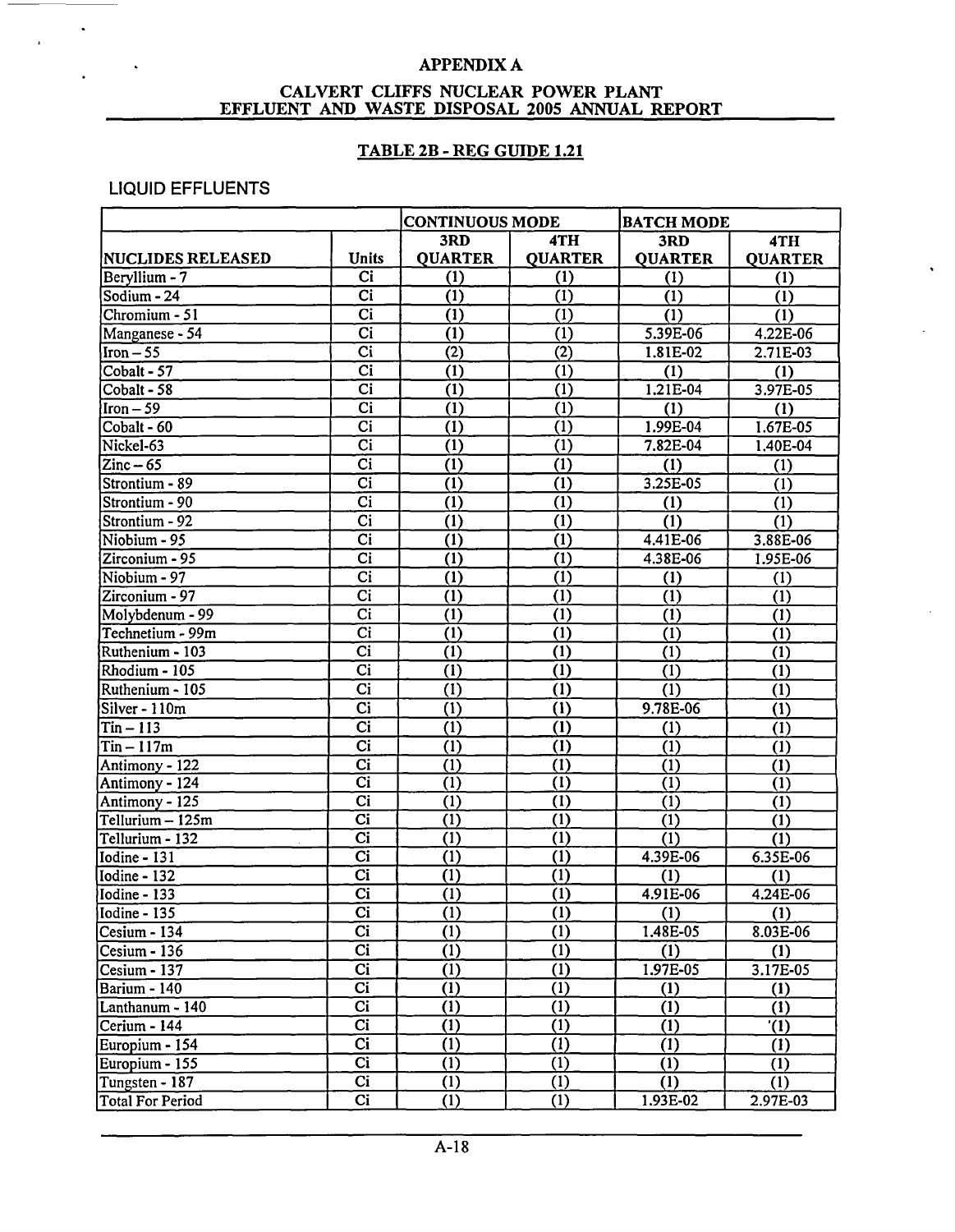#### CALVERT CLIFFS NUCLEAR POWER PLANT EFFLUENT AND WASTE DISPOSAL 2005 ANNUAL REPORT

### TABLE 2B - REG GUIDE 1.21

### LIQUID EFFLUENTS

 $\sim$ 

|                          | <b> CONTINUOUS MODE</b> |                       | <b>BATCH MODE</b>     |                       |                       |
|--------------------------|-------------------------|-----------------------|-----------------------|-----------------------|-----------------------|
| <b>NUCLIDES RELEASED</b> | <b>Units</b>            | 1ST<br><b>QUARTER</b> | 2ND<br><b>QUARTER</b> | 1ST<br><b>QUARTER</b> | 2ND<br><b>QUARTER</b> |
| $Krypton-85$             | Ci                      |                       |                       |                       |                       |
| $Xenon - 131m$           | Ci                      | (1)                   |                       | 1.92E-03              |                       |
| $Xenon - 133$            | Ci                      | 〔1〕                   |                       | 1.13E-01              | 2.03E-03              |
| $Xenon - 133m$           | Ci                      |                       |                       | 6.99E-04              |                       |
| $Xenon - 135$            | Ci                      | $\left( 1\right)$     |                       | 5.28E-05              |                       |
| Total For Period         | Ci                      | (1)                   |                       | 1.15E-01              | 2.03E-03              |

|                          |              | <b>CONTINUOUS MODE</b> |                       | <b>BATCH MODE</b>     |                       |
|--------------------------|--------------|------------------------|-----------------------|-----------------------|-----------------------|
| <b>NUCLIDES RELEASED</b> | <b>Units</b> | 3RD<br><b>QUARTER</b>  | 4TH<br><b>QUARTER</b> | 3RD<br><b>QUARTER</b> | 4TH<br><b>QUARTER</b> |
| $Krypton - 85$           | Ci           |                        |                       |                       | 6.42E-03              |
| $Xenon-131m$             | Ci           | (1)                    |                       |                       |                       |
| <b>Xenon</b> - 133       | Ci           | (1)                    | (1)                   | 2.63E-03              | 1.52E-02              |
| $Xenon - 133m$           | Ci           | (1)                    | (1)                   |                       |                       |
| $Xenon - 135$            | Ci           | (1)                    |                       |                       |                       |
| Total For Period         | Ci           | (1)                    |                       | 2.63E-03              | 2.17E-02              |

### NOTES TO TABLE 2B

- (1) Less than minimum detectable activity which meets the LLD requirements of ODCM Surveillance Requirement 4.11.1.1.1.
- (2) Continuous mode effluents are not analyzed for Fe-55.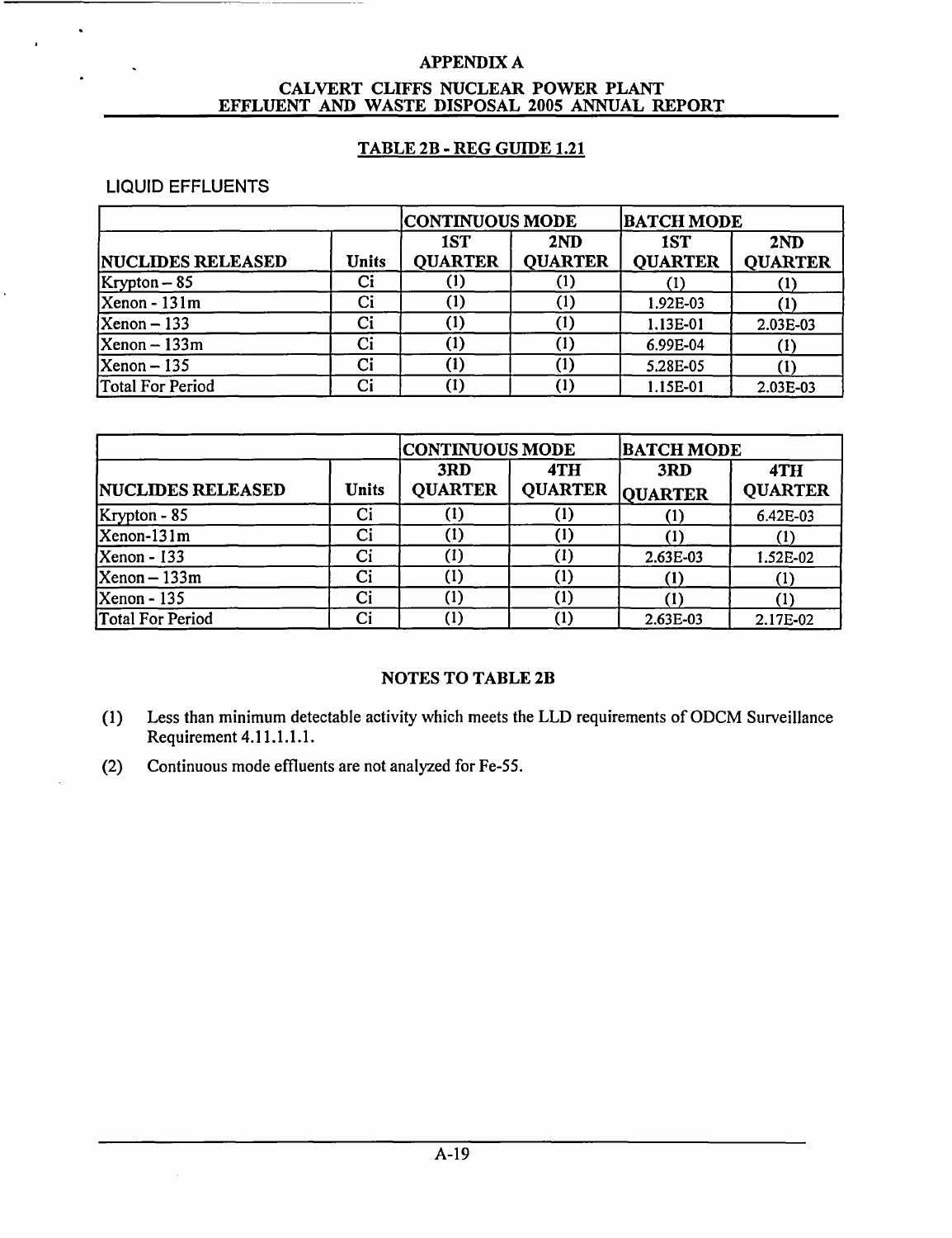#### CALVERT **CLIFFS NUCLEAR** POWER **PLANT EFFLUENT AND** WASTE DISPOSAL **2005 ANNUAL** REPORT

#### **TABLE 3A SOLID** WASTE **AND** IRRADIATED **FUEL SHIPMENTS A. SOLID** WASTE **SHIPPED OFFSITE** FOR BURIAL OR **DISPOSAL (NOT** IRRADIATED **FUEL)**

|              | 1. Type of Waste                                           | <b>Units</b> | 12-Month Period            | Est. Total Error % |  |
|--------------|------------------------------------------------------------|--------------|----------------------------|--------------------|--|
| a)           | Dewatered spent resin                                      | m<br>Ci      | 1.42E+01<br>$1.23E+02$     | $2.50E + 01$       |  |
| b)           | Dry compressible<br>waste, contaminated<br>equipment, etc. | m<br>Ci      | 6.84E+02<br>$2.16E+00$     | $2.50E + 01$       |  |
| $\mathbf{c}$ | Irradiated components,<br>control rods, etc.               | m<br>Ci      | 4.13E-01<br>3.78E-01       | 2.50E+01           |  |
| $\mathbf{d}$ | Other (Cartridge<br>Filters)                               | m            | $1.07E + 02$<br>$2.31E+01$ | 2.50E+01           |  |

Volume shipped represents waste generated prior to offsite volume reduction.

### 2. Estimate of Major Nuclides (By Type of Waste - Only nuclides >1 % are reported)

| a) | $Fe-55$  | 9.48E+00%     |
|----|----------|---------------|
|    | $Co-58$  | 1.98E+00%     |
|    | $Co-60$  | 3.32E+00%     |
|    | Ni-63    | 1.91E+01%     |
|    | $Cs-134$ | 2.54E+01%     |
|    | $Cs-137$ | $3.76E + 01%$ |
|    | $Cr-51$  | 1.32E+00%     |
|    | Mn-54    | 3.83E+00%     |
| b) | Fe-55    | 2.57E+01%     |
|    | $Co-58$  | 1.55E+01%     |
|    | Co-60    | 1.88E+01%     |
|    | $Ni-63$  | 1.70E+01%     |
|    | Nb-95    | 7.59E+00%     |
|    | $Zr-95$  | 3.36E+00%     |
|    | $Sb-125$ | 1.38E+00%     |
|    | $Cs-137$ | 1.26E+00%     |
| c) | $Mn-54$  | 2.33E+00%     |
|    | $Fe-55$  | 3.76E+01%     |
|    | Co-60    | 5.06E+01%     |
|    | Ni-63    | 7.41E+00%     |
| d) | $Fe-55$  | 6.54E+01%     |
|    | $Co-60$  | 9.03E+00%     |
|    | Ni-63    | 1.91E+01%     |
|    | Sb-125   | 4.03E+00%     |
|    | Cs-134   | 2.58E+01%     |
|    | $Cs-137$ | 3.49E+01%     |